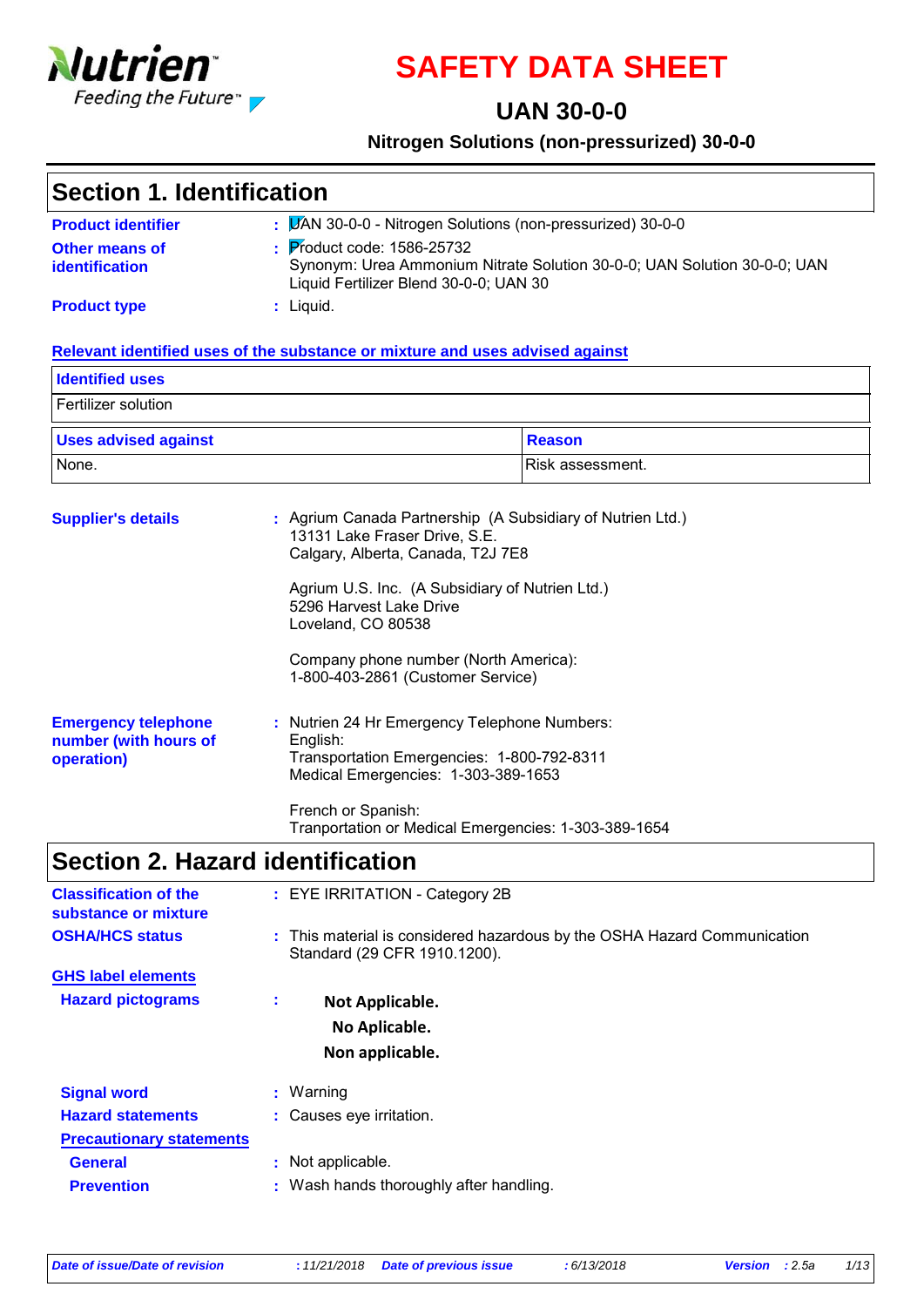## **Section 2. Hazard identification**

| <b>Response</b>                                                             | : IF IN EYES: Rinse cautiously with water for several minutes. Remove contact<br>lenses, if present and easy to do. Continue rinsing. If eye irritation persists: Get<br>medical attention. |
|-----------------------------------------------------------------------------|---------------------------------------------------------------------------------------------------------------------------------------------------------------------------------------------|
| <b>Storage</b>                                                              | : Not applicable.                                                                                                                                                                           |
| <b>Disposal</b>                                                             | : Not applicable.                                                                                                                                                                           |
| <b>Supplemental label</b><br>elements                                       | : None known.                                                                                                                                                                               |
| <b>Other hazards which do not : None known.</b><br>result in classification |                                                                                                                                                                                             |
|                                                                             |                                                                                                                                                                                             |

## **Section 3. Composition/information on ingredients**

| : Mixture<br><b>Substance/mixture</b> |                |                                     |
|---------------------------------------|----------------|-------------------------------------|
| Ingredient name                       | $%$ (w/w)      | <b>CAS number</b>                   |
| Ammonium nitrate<br>Urea<br>Water     | 42<br>33<br>25 | 6484-52-2<br>$57-13-6$<br>7732-18-5 |

Any concentration shown as a range is to protect confidentiality or is due to batch variation.

**There are no additional ingredients present which, within the current knowledge of the supplier and in the concentrations applicable, are classified as hazardous to health or the environment and hence require reporting in this section.**

**Occupational exposure limits, if available, are listed in Section 8.**

### **Section 4. First-aid measures**

#### **Description of necessary first aid measures**

| Eye contact                                        | : Begin eye irrigation immediately. Exposures to eye irritants may require medical<br>evaluation following decontamination if pain or irritation persists. Immediately rinse<br>eyes with large quantities of water or saline for a minimum of 15 minutes. If<br>possible, remove contact lenses being careful not to cause additional eye damage.<br>If the initial water supply is insufficient, keep the affected area wet with a moist cloth<br>and transfer the person to the nearest place where rinsing can be continued for the<br>recommended length of time. For additional advice call the medical emergency<br>number on this SDS or your poison center or doctor.                                                                                                                                                                                                                                                                                                                                                                                       |
|----------------------------------------------------|----------------------------------------------------------------------------------------------------------------------------------------------------------------------------------------------------------------------------------------------------------------------------------------------------------------------------------------------------------------------------------------------------------------------------------------------------------------------------------------------------------------------------------------------------------------------------------------------------------------------------------------------------------------------------------------------------------------------------------------------------------------------------------------------------------------------------------------------------------------------------------------------------------------------------------------------------------------------------------------------------------------------------------------------------------------------|
| <b>Inhalation</b>                                  | : Remove person to fresh air. No known significant effects. Seek medical attention<br>for any signs of wheezing and/or breathing difficulties. For additional advice call the<br>medical emergency number on this SDS or your poison center or medical provider.                                                                                                                                                                                                                                                                                                                                                                                                                                                                                                                                                                                                                                                                                                                                                                                                     |
| <b>Skin contact</b>                                | : No known significant effects. Rinse the affected areas with water. Remove<br>contaminated clothing, jewelry, and shoes. Wash/clean items before reuse. Seek<br>medical attention for persistent skin pain or irritation. For additional advice call the<br>medical emergency number on this SDS or your poison center or doctor.                                                                                                                                                                                                                                                                                                                                                                                                                                                                                                                                                                                                                                                                                                                                   |
| <b>Ingestion</b>                                   | : Nitrate based product. May be irritating to mouth, throat and stomach. May cause<br>methemoglobinemia (a condition that interferes with the oxygen-carrying capacity of<br>the blood) if ingested in large quantities or over a prolonged period of time. Oral<br>exposures: if the affected person requires CPR, avoid mouth to mouth contact. Do<br>not induce vomiting. If vomiting occurs, attempt to keep head lower than chest so<br>that vomit does not enter the lungs. Wash (decontaminate) face and mouth with<br>water to remove visible material. If the exposed person is conscious and can<br>swallow, give 1-2 sips of water. Do not give anything else by mouth. Loosen tight<br>clothing such as collar, tie, belt or waistband to prevent any breathing restrictions.<br>Call for emergency transportation to a hospital if the exposed person feels sick or<br>has breathing difficulties, or a large amount is suspected ingested. For additional<br>advice, call the medical emergency number on this SDS or your poison center or<br>doctor. |
| Most important symptoms/effects, acute and delayed |                                                                                                                                                                                                                                                                                                                                                                                                                                                                                                                                                                                                                                                                                                                                                                                                                                                                                                                                                                                                                                                                      |

| <u>moot important of inpromotorol abato and dolly ou</u><br><b>Potential acute health effects</b> |                                       |            |                       |      |
|---------------------------------------------------------------------------------------------------|---------------------------------------|------------|-----------------------|------|
|                                                                                                   |                                       |            |                       |      |
| Eye contact                                                                                       | : Causes eve irritation.              |            |                       |      |
| Date of issue/Date of revision                                                                    | $: 11/21/2018$ Date of previous issue | :6/13/2018 | <b>Version</b> : 2.5a | 2/13 |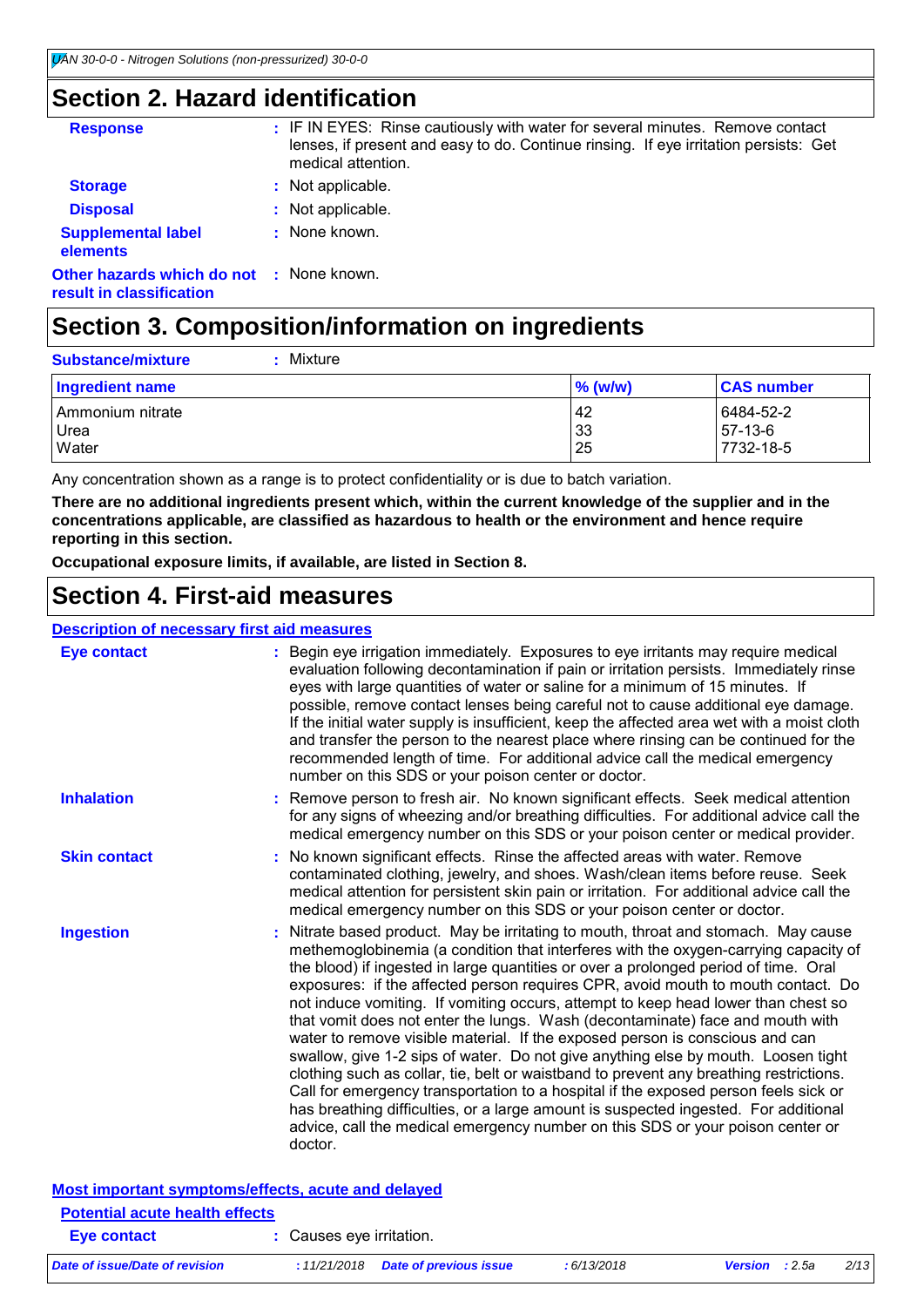### **Section 4. First-aid measures**

| <b>Inhalation</b>                   | : No known significant effects or critical hazards.                                                                                                                                                                                                                                                                                                                                                                                                                                                                                                                                                                                                                                                                                   |
|-------------------------------------|---------------------------------------------------------------------------------------------------------------------------------------------------------------------------------------------------------------------------------------------------------------------------------------------------------------------------------------------------------------------------------------------------------------------------------------------------------------------------------------------------------------------------------------------------------------------------------------------------------------------------------------------------------------------------------------------------------------------------------------|
| <b>Skin contact</b>                 | : No known significant effects or critical hazards.                                                                                                                                                                                                                                                                                                                                                                                                                                                                                                                                                                                                                                                                                   |
| <b>Ingestion</b>                    | : May be irritating to the digestive tract. May cause nausea, vomiting, diarrhea, and<br>abdominal pain. May cause methemoglobinemia (a condition that interferes with the<br>oxygen-carrying capacity of the blood) if ingested in large quantities or over a<br>prolonged period of time. Persons with methemoglobinemia may have blue tinge<br>color to lips, nails, and skin. Also they may have shortness of breath or trouble<br>breathing. Persons more susceptible to methemoglobinemia include: very young<br>(less than 3 months), the elderly, those with chronic obstructive pulmonary disease<br>(COPD), anemia, coronary artery disease, recent surgery or infection, and those<br>with a genetic deficiency of G-6-PD. |
| <b>Over-exposure signs/symptoms</b> |                                                                                                                                                                                                                                                                                                                                                                                                                                                                                                                                                                                                                                                                                                                                       |
| Eye contact                         | : Adverse symptoms may include the following:<br>irritation                                                                                                                                                                                                                                                                                                                                                                                                                                                                                                                                                                                                                                                                           |

|                     | watering<br>redness                                                                                                                                                                                                         |
|---------------------|-----------------------------------------------------------------------------------------------------------------------------------------------------------------------------------------------------------------------------|
| <b>Inhalation</b>   | : No specific data.                                                                                                                                                                                                         |
| <b>Skin contact</b> | : No specific data.                                                                                                                                                                                                         |
| <b>Ingestion</b>    | : Over-exposure by ingestion is unlikely under normal working conditions. Adverse<br>symptoms may include the following:<br>nausea or vomiting<br>stomach pains<br>diarrhea<br>Methemoglobinemia (see Acute Health Effects) |

#### **Indication of immediate medical attention and special treatment needed, if necessary**

| <b>Notes to physician</b>         | : In case of inhalation of decomposition products (carbon monoxide, carbon dioxide,<br>nitrogen oxides) in a fire, symptoms may be delayed. The exposed person may<br>need to be kept under medical surveillance for up to 72 hours. In cases of<br>suspected methemoglobinemia, monitor methemoglobin blood levels. Treatment is<br>supportive; methylene blue may be indicated based on patient severity. 24 Hr<br>Medical Emergency telephone number for professional support - From Canada or<br>the U.S., English: 1-303-389-1653; French or Spanish: 1-303-389-1654. From all<br>other countries, English: 00-1-303-389-1653; French or Spanish:<br>00-1-303-389-1654. |
|-----------------------------------|------------------------------------------------------------------------------------------------------------------------------------------------------------------------------------------------------------------------------------------------------------------------------------------------------------------------------------------------------------------------------------------------------------------------------------------------------------------------------------------------------------------------------------------------------------------------------------------------------------------------------------------------------------------------------|
| <b>Specific treatments</b>        | : Call the medical emergency number on this SDS or your poison center or doctor<br>immediately if large quantities have been ingested. In cases of suspected<br>methemoglobinemia, methylene blue may be indicated based on patient severity.                                                                                                                                                                                                                                                                                                                                                                                                                                |
| <b>Protection of first-aiders</b> | : No action shall be taken involving any personal risk or without suitable training.<br>Mouth-to-mouth resuscitation of oral exposure patients is not recommended. First-<br>aiders with contaminated clothing should be properly decontaminated.                                                                                                                                                                                                                                                                                                                                                                                                                            |

**See toxicological information (Section 11)**

### **Section 5. Fire-fighting measures**

| <b>Extinguishing media</b>             |                                                                                                           |  |
|----------------------------------------|-----------------------------------------------------------------------------------------------------------|--|
| <b>Suitable extinguishing</b><br>media | : Non-flammable. Material will not burn. Use an extinguishing agent suitable for the<br>surrounding fire. |  |
| Unsuitable extinguishing<br>media      | : None known.                                                                                             |  |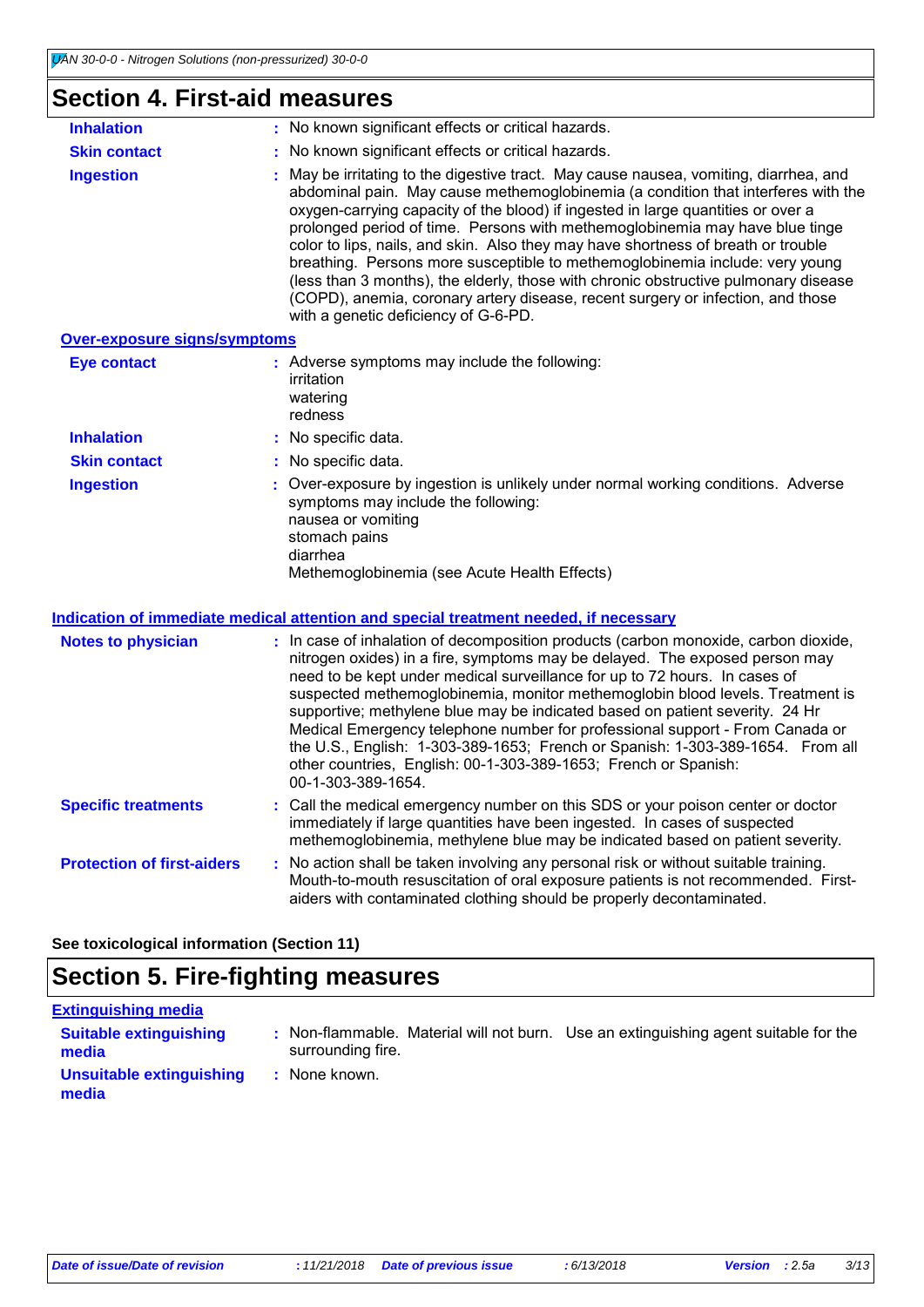### **Section 5. Fire-fighting measures**

| <b>Specific hazards arising</b><br>from the chemical     | : Not an oxidizer at the manufactured concentration. It may become an oxidizing<br>liquid if concentrated by evaporation. If evaporated to dryness, the product acts as<br>an oxidizing agent, and supports combustion by liberating oxygen even if smothered.<br>Cool containing vessels with flooding quantities of water until well after fire is out. A<br>self contained breathing apparatus should be used to avoid inhalation of toxic fumes.<br>When heated to decomposition it emits toxic fumes (NH3, N0, N02).<br>Contaminated water can cause environmental damage. Contain and collect water<br>used to fight fire. |
|----------------------------------------------------------|----------------------------------------------------------------------------------------------------------------------------------------------------------------------------------------------------------------------------------------------------------------------------------------------------------------------------------------------------------------------------------------------------------------------------------------------------------------------------------------------------------------------------------------------------------------------------------------------------------------------------------|
| <b>Hazardous thermal</b><br>decomposition products       | : Decomposes on heating. Decomposition products may include the following<br>materials:<br>carbon dioxide<br>carbon monoxide<br>nitrogen oxides                                                                                                                                                                                                                                                                                                                                                                                                                                                                                  |
| <b>Special protective actions</b><br>for fire-fighters   | : Promptly isolate the scene by removing all persons from the vicinity of the incident if<br>there is a fire. No action shall be taken involving any personal risk or without<br>suitable training.                                                                                                                                                                                                                                                                                                                                                                                                                              |
| <b>Special protective</b><br>equipment for fire-fighters | : Fire-fighters should wear appropriate protective equipment and self-contained<br>breathing apparatus (SCBA) with a full face-piece operated in positive pressure<br>mode.                                                                                                                                                                                                                                                                                                                                                                                                                                                      |
| <b>Remark</b>                                            | Dangerous if allowed to dry out. Residue may exhibit oxidizing properties.                                                                                                                                                                                                                                                                                                                                                                                                                                                                                                                                                       |

### **Section 6. Accidental release measures**

|                                                              | Personal precautions, protective equipment and emergency procedures                                                                                                                                                                                                                                                                                                                                                             |
|--------------------------------------------------------------|---------------------------------------------------------------------------------------------------------------------------------------------------------------------------------------------------------------------------------------------------------------------------------------------------------------------------------------------------------------------------------------------------------------------------------|
| For non-emergency<br>personnel                               | : No action shall be taken involving any personal risk or without suitable training.<br>Keep unnecessary and unprotected personnel from entering. Put on appropriate<br>personal protective equipment.                                                                                                                                                                                                                          |
|                                                              | For emergency responders : If specialized clothing is required to deal with the spillage, take note of any<br>information in Section 8 on suitable and unsuitable materials. See also the<br>information in "For non-emergency personnel".                                                                                                                                                                                      |
| <b>Environmental precautions</b>                             | : Avoid dispersal of spilled material and runoff and contact with soil, waterways,<br>drains and sewers. Inform the relevant authorities if the product has caused<br>adverse impacts (sewers, waterways, soil or air).                                                                                                                                                                                                         |
| <b>Methods and materials for containment and cleaning up</b> |                                                                                                                                                                                                                                                                                                                                                                                                                                 |
| <b>Small spill</b>                                           | : Use personal protective equipment as required. Stop leak if without risk. Move<br>containers from spill area. Dilute with water and mop up if water-soluble.<br>Alternatively, or if water-insoluble, absorb with an inert dry material and place in an<br>appropriate waste disposal container. Dispose of via a licensed waste disposal<br>contractor.                                                                      |
| <b>Large spill</b>                                           | : Use personal protective equipment as required. Stop leak if without risk. Move<br>containers from spill area. Prevent entry into sewers, water courses, basements or<br>confined areas. Pump spilled material to a suitable, labeled container for recycling<br>or disposal. Dispose of via a licensed waste disposal contractor. Note: see Section<br>1 for emergency contact information and Section 13 for waste disposal. |

### **Section 7. Handling and storage**

#### **Precautions for safe handling**

**Protective measures** : Put on appropriate personal protective equipment (see Section 8). Do not ingest. Avoid contact with eyes, skin and clothing. Avoid breathing vapor or mist. Keep in the original container or an approved alternative made from a compatible material, kept tightly closed when not in use. Empty containers retain product residue and can be hazardous.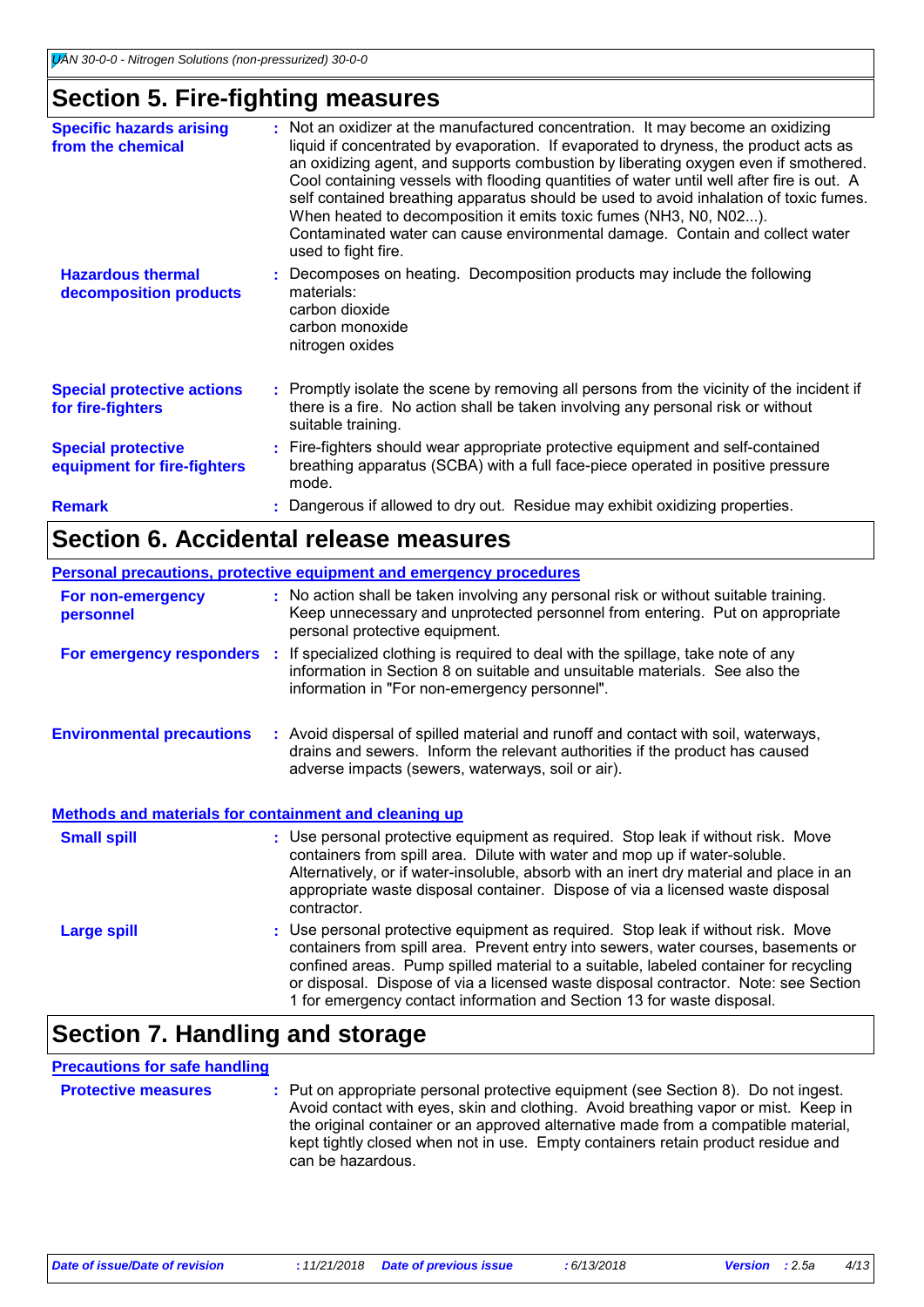### **Section 7. Handling and storage**

| <b>Advice on general</b><br>occupational hygiene                                 | : Eating, drinking and smoking should be prohibited in areas where this material is<br>handled, stored and processed. Workers should wash hands and face before<br>eating, drinking and smoking. Remove contaminated clothing and protective<br>equipment before entering eating areas. See also Section 8 for additional<br>information on hygiene measures.                                                                                                                                                                                                                                                                                                                                                                                                                                                                                                                                                                                                                                                                         |
|----------------------------------------------------------------------------------|---------------------------------------------------------------------------------------------------------------------------------------------------------------------------------------------------------------------------------------------------------------------------------------------------------------------------------------------------------------------------------------------------------------------------------------------------------------------------------------------------------------------------------------------------------------------------------------------------------------------------------------------------------------------------------------------------------------------------------------------------------------------------------------------------------------------------------------------------------------------------------------------------------------------------------------------------------------------------------------------------------------------------------------|
| <b>Conditions for safe storage,</b><br>including any<br><b>incompatibilities</b> | Store in accordance with local regulations. Store in original container protected<br>from direct sunlight in a dry, cool and well-ventilated area, away from incompatible<br>materials (see Section 10) and food and drink. Keep container tightly closed and<br>sealed until ready for use. Containers that have been opened must be carefully<br>resealed and kept upright to prevent leakage. Do not store in unlabeled containers.<br>Use appropriate containment to avoid environmental contamination. Incompatible<br>with copper alloys. May form corrosive sludge on prolonged storage. Contact your<br>sales representative or a metallurgical specialist to ensure compatability with your<br>equipment.                                                                                                                                                                                                                                                                                                                    |
|                                                                                  | While UAN as produced is not classified as an oxidizer, it is important to prevent<br>conditions during handling and storage which may result in concentration of the<br>product which may encourage it to behave as an oxidizer. Ensure that UAN solution<br>pumps are thermally protected against exceeding a temperature of 66 deg. C (150)<br>deg. F). Also ensure that piping sytems, if insulated, are not externally heated (heat<br>traced). While this product, as produced, is not classified as an oxidizer, it is<br>important to prevent conditions during handling and storage which may result in<br>concentration of the product which may encourage it to behave as an oxidizer.<br>Ensure that pumps are thermally protected against exceeding a temperature of 66<br>deg. C (150 deg. F). Also ensure that piping sytems, if insulated, are not externally<br>heated (heat traced). Refer to NFPA 400 Hazardous Materials Code for further<br>information on the safe storage and handling of hazardous materials. |

### **Section 8. Exposure controls/personal protection**

#### **Control parameters**

#### **Occupational exposure limits**

| <b>Ingredient name</b>                            |                                                                                                                                                                                                                                                                                                                                                          | <b>Exposure limits</b>                                                                                                                                                                                                                                                                                                                   |  |
|---------------------------------------------------|----------------------------------------------------------------------------------------------------------------------------------------------------------------------------------------------------------------------------------------------------------------------------------------------------------------------------------------------------------|------------------------------------------------------------------------------------------------------------------------------------------------------------------------------------------------------------------------------------------------------------------------------------------------------------------------------------------|--|
| <b>Canadian Regulations:</b>                      |                                                                                                                                                                                                                                                                                                                                                          | None assigned.                                                                                                                                                                                                                                                                                                                           |  |
| <b>U.S. Federal Regulations:</b>                  |                                                                                                                                                                                                                                                                                                                                                          | None assigned.                                                                                                                                                                                                                                                                                                                           |  |
| <b>Appropriate engineering</b><br><b>controls</b> | : If user operations generate dust, fumes, gas, vapor or mist, use process enclosures,<br>local exhaust ventilation or other engineering controls to keep worker exposure to<br>airborne contaminants below any recommended or statutory limits.                                                                                                         |                                                                                                                                                                                                                                                                                                                                          |  |
| <b>Environmental exposure</b><br><b>controls</b>  | : Emissions from ventilation or work process equipment should be checked to ensure<br>they comply with the requirements of environmental protection legislation. In some<br>cases, fume scrubbers, filters or engineering modifications to the process<br>equipment will be necessary to reduce emissions to acceptable levels.                          |                                                                                                                                                                                                                                                                                                                                          |  |
| <b>Individual protection measures</b>             |                                                                                                                                                                                                                                                                                                                                                          |                                                                                                                                                                                                                                                                                                                                          |  |
| <b>Hygiene measures</b>                           | safety showers are close to the workstation location.                                                                                                                                                                                                                                                                                                    | : Wash hands, forearms and face thoroughly after handling chemical products, before<br>eating, smoking and using the lavatory and at the end of the working period.<br>Appropriate techniques should be used to remove potentially contaminated clothing.<br>Wash contaminated clothing before reusing. Ensure that eyewash stations and |  |
| <b>Eye/face protection</b>                        | : Safety eyewear complying with an approved standard should be used when a risk<br>assessment indicates this is necessary to avoid exposure to liquid splashes, mists,<br>gases or dusts. If contact is possible, the following protection should be worn,<br>unless the assessment indicates a higher degree of protection: chemical splash<br>goggles. |                                                                                                                                                                                                                                                                                                                                          |  |
| <b>Skin protection</b>                            |                                                                                                                                                                                                                                                                                                                                                          |                                                                                                                                                                                                                                                                                                                                          |  |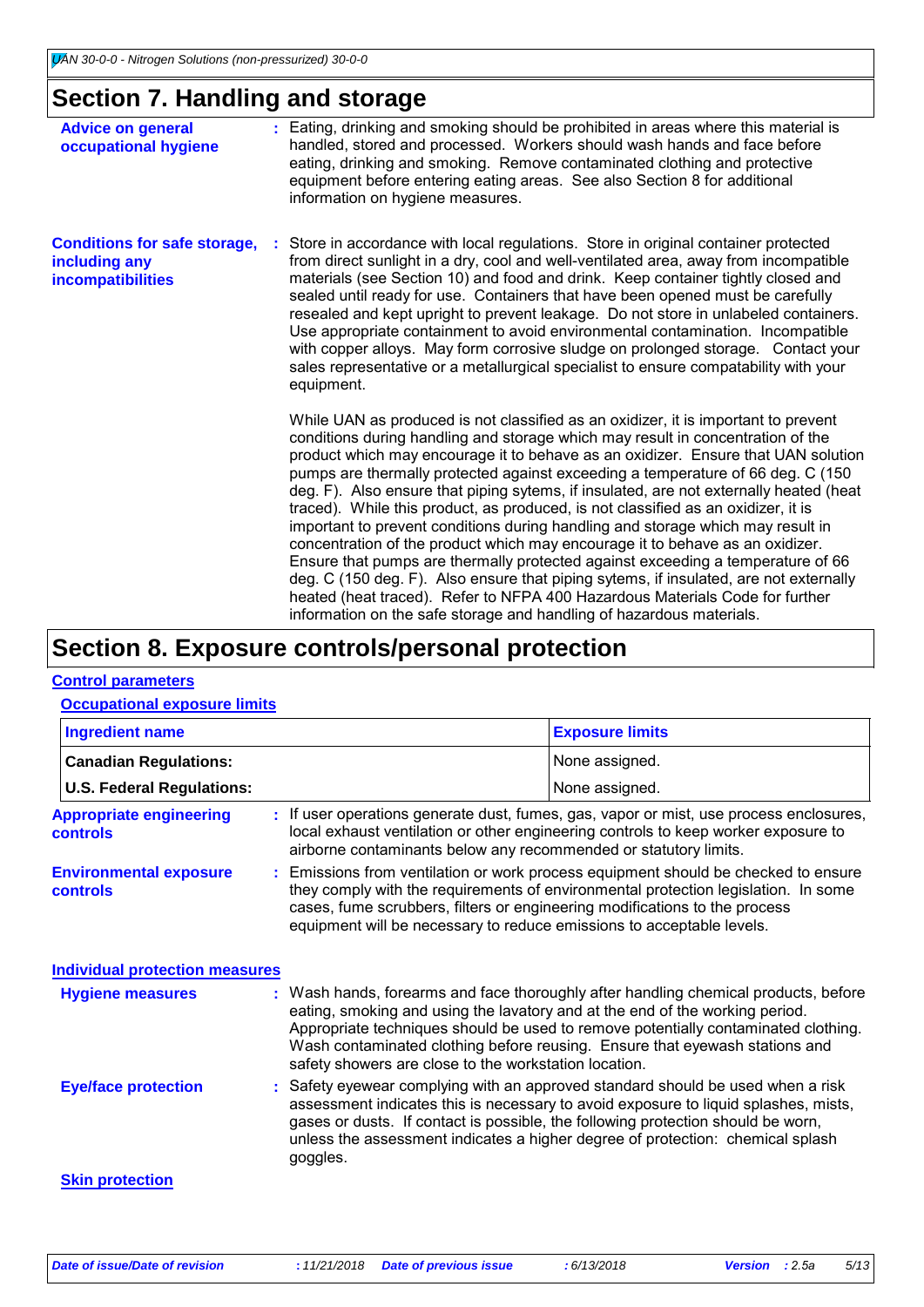## **Section 8. Exposure controls/personal protection**

| <b>Hand protection</b>        | : The personal protective equipment required varies, depending upon your risk<br>assessment. Chemical-resistant, impervious gloves complying with an approved<br>standard should be worn at all times when handling chemical products if a risk<br>assessment indicates this is necessary. No special measures are typically indicated.                                                                                                                |
|-------------------------------|--------------------------------------------------------------------------------------------------------------------------------------------------------------------------------------------------------------------------------------------------------------------------------------------------------------------------------------------------------------------------------------------------------------------------------------------------------|
| <b>Body protection</b>        | : The personal protective equipment required varies, depending upon your risk<br>assessment. Personal protective equipment for the body should be selected based<br>on the task being performed and the risks involved and should be approved by a<br>specialist before handling this product. Contact your personal protective equipment<br>manufacturer to verify the compatibility of the equipment for the intended purpose.                       |
| <b>Other skin protection</b>  | : Hazard of slipping on spilled product. Appropriate footwear and any additional skin<br>protection measures should be selected based on the task being performed and the<br>risks involved and should be approved by a specialist before handling this product.<br>Contact your personal protective equipment manufacturer to verify the compatibility<br>of the equipment for the intended purpose.                                                  |
| <b>Respiratory protection</b> | : Based on the hazard and potential for exposure, select a respirator that meets the<br>appropriate standard or certification. Respirators must be used according to a<br>respiratory protection program to ensure proper fitting, training, and other important<br>aspects of use. For U.S. work sites where respiratory protection is required, ensure<br>that a respiratory protection program meeting 29 CFR 1910.134 requirements is in<br>place. |

## **Section 9. Physical and chemical properties**

| <b>Appearance</b>                                 |    |                                                                                              |
|---------------------------------------------------|----|----------------------------------------------------------------------------------------------|
| <b>Physical state</b>                             |    | : Liquid. [Clear to slightly hazy liquid.]                                                   |
| <b>Color</b>                                      |    | : Not available.                                                                             |
| <b>Odor</b>                                       |    | : Ammoniacal. [Slight]                                                                       |
| <b>Odor threshold</b>                             |    | : Not available.                                                                             |
| pH                                                |    | : 6 to 7                                                                                     |
| <b>Melting point</b>                              |    | : $-10^{\circ}$ C (14 $^{\circ}$ F)                                                          |
| <b>Boiling point</b>                              |    | : $121^{\circ}$ C (249.8 $^{\circ}$ F)                                                       |
| <b>Flash point</b>                                |    | [Product does not sustain combustion.]                                                       |
| <b>Evaporation rate</b>                           |    | Not available.                                                                               |
| <b>Flammability (solid, gas)</b>                  |    | Non-combustible. Decomposes on heating. Evolves toxic fumes when heated to<br>decomposition. |
| Lower and upper explosive<br>(flammable) limits   | ÷. | Not applicable.                                                                              |
| <b>Vapor pressure</b>                             |    | : Not available.                                                                             |
| <b>Vapor density</b>                              |    | : Not available.                                                                             |
| <b>Relative density</b>                           |    | : 1.3                                                                                        |
| <b>Solubility</b>                                 |    | Easily soluble in the following materials: cold water and hot water.                         |
| <b>Solubility in water</b>                        |    | : Water-soluble liquid                                                                       |
| <b>Partition coefficient: n-</b><br>octanol/water |    | : Not available.                                                                             |
| <b>Auto-ignition temperature</b>                  |    | : Not applicable.                                                                            |
| <b>Decomposition temperature</b>                  |    | : Not applicable.                                                                            |
| <b>Viscosity</b>                                  |    | : Not available.                                                                             |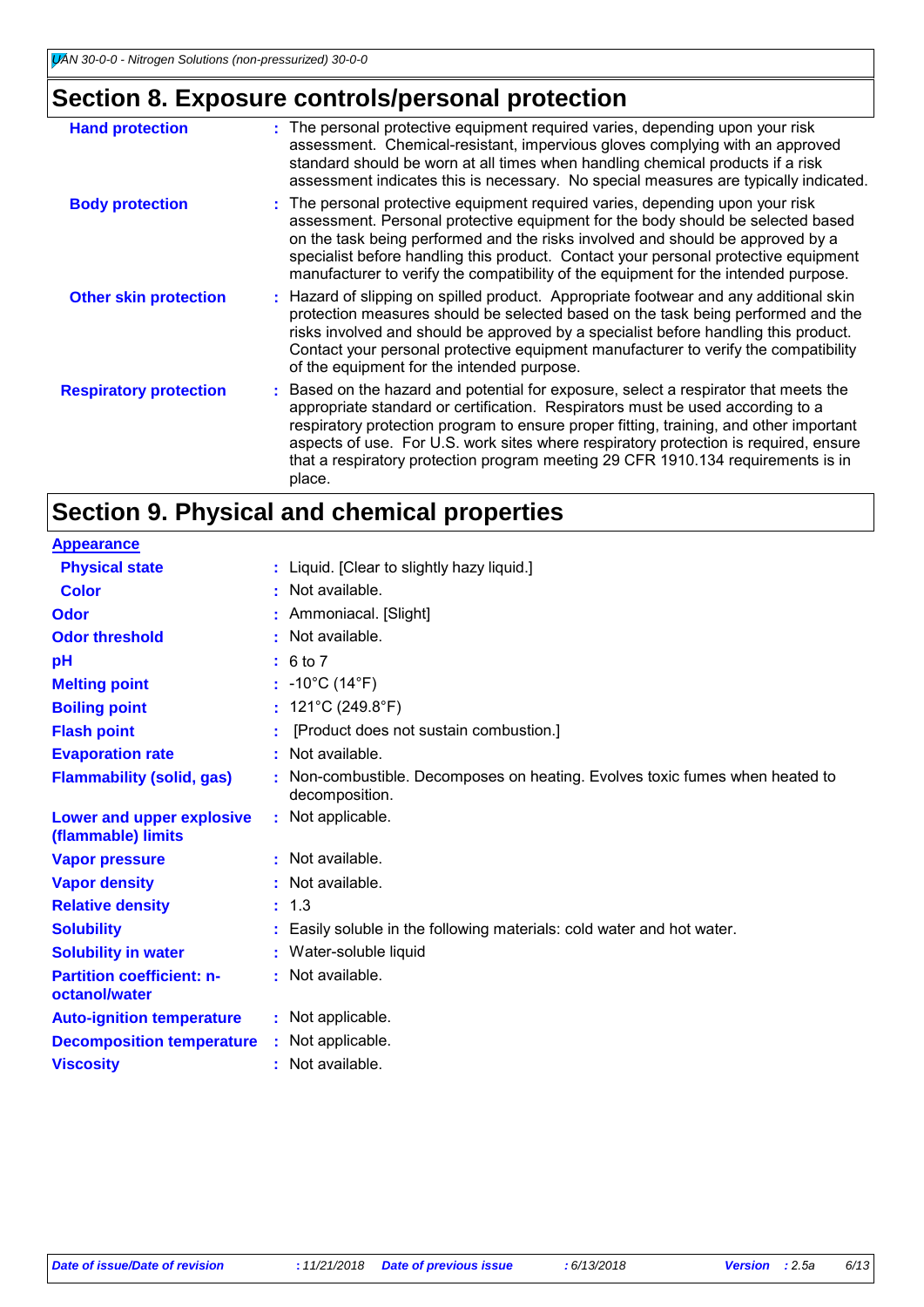## **Section 10. Stability and reactivity**

| <b>Reactivity</b>                                   | : Not an oxidizer at the manufactured concentration. It may become an oxidizing<br>liquid if concentrated by evaporation. Keep away from incompatible materials.                                                                                                                                                                                                                                                                                                                   |
|-----------------------------------------------------|------------------------------------------------------------------------------------------------------------------------------------------------------------------------------------------------------------------------------------------------------------------------------------------------------------------------------------------------------------------------------------------------------------------------------------------------------------------------------------|
| <b>Chemical stability</b>                           | : The product is stable.                                                                                                                                                                                                                                                                                                                                                                                                                                                           |
| <b>Possibility of hazardous</b><br><b>reactions</b> | : Under normal conditions of storage and use, hazardous reactions will not occur.                                                                                                                                                                                                                                                                                                                                                                                                  |
| <b>Conditions to avoid</b>                          | : Do not allow to dry out. Avoid high temperatures in combination with high pressures.                                                                                                                                                                                                                                                                                                                                                                                             |
| <b>Incompatible materials</b>                       | : Adequate, well engineered systems must be provided for the safe storage, transfer<br>and use of this product. May be incompatible with some materials of construction.<br>Incompatible with copper alloys, copper, and zinc. May form corrosive sludge on<br>prolonged storage. Incompatible with halogens. Refer to Section 7: HANDLING<br>AND STORAGE and Section 8: EXPOSURE CONTROLS/PERSONAL<br>PROTECTION for additional handling information and protection of employees. |
| <b>Hazardous decomposition</b><br><b>products</b>   | : Under normal conditions of storage and use, hazardous decomposition products<br>should not be produced.                                                                                                                                                                                                                                                                                                                                                                          |

## **Section 11. Toxicological information**

#### **Acute toxicity Information on toxicological effects**

| <b>Acute toxicity</b>             |                        |                              |                          |                                                          |
|-----------------------------------|------------------------|------------------------------|--------------------------|----------------------------------------------------------|
| <b>Product/ingredient name</b>    | <b>Result</b>          | <b>Species</b>               | <b>Dose</b>              | <b>Exposure</b>                                          |
| Urea Ammonium Nitrate<br>Solution | LD50 Dermal            | Rat - Male,<br>l Female      | >5000 mg/kg              | ÷                                                        |
| Ammonium nitrate                  | LD50 Oral<br>LD50 Oral | Rat<br>Rat - Male,<br>Female | 2217 mg/kg<br>2950 mg/kg | $\overline{\phantom{0}}$<br>-                            |
| Urea<br><b>Water</b>              | LD50 Oral<br>LD50 Oral | Rat<br>Rat                   | 8471 mg/kg<br>$>90$ g/kg | $\overline{\phantom{a}}$<br>$\qquad \qquad \blacksquare$ |

**Conclusion/Summary :** Very low toxicity to humans or animals.

**Irritation/Corrosion**

| <b>Product/ingredient name</b> | <b>Result</b>                               | <b>Species</b>   | <b>Score</b> | <b>Exposure</b> | <b>Observation</b> |
|--------------------------------|---------------------------------------------|------------------|--------------|-----------------|--------------------|
| l Ammonium nitrate             | Skin<br>Eyes - Edema of the<br>coniunctivae | Rabbit<br>Rabbit |              |                 | 72 hours<br>3 days |

**Conclusion/Summary**

| <b>Skin</b> | : Non-irritating to the skin. |
|-------------|-------------------------------|
| <b>Eyes</b> | : Irritating to the eyes.     |

#### **Sensitization**

| <b>Product/ingredient name</b> | <b>Route of</b><br><b>exposure</b> | <b>Species</b> | Result          |
|--------------------------------|------------------------------------|----------------|-----------------|
| l Ammonium nitrate             | Skin                               | Mouse          | Not sensitizing |

#### **Conclusion/Summary**

- 
- **Skin** : Non-sensitizer.
- **Respiratory :** Not available.

#### **Mutagenicity**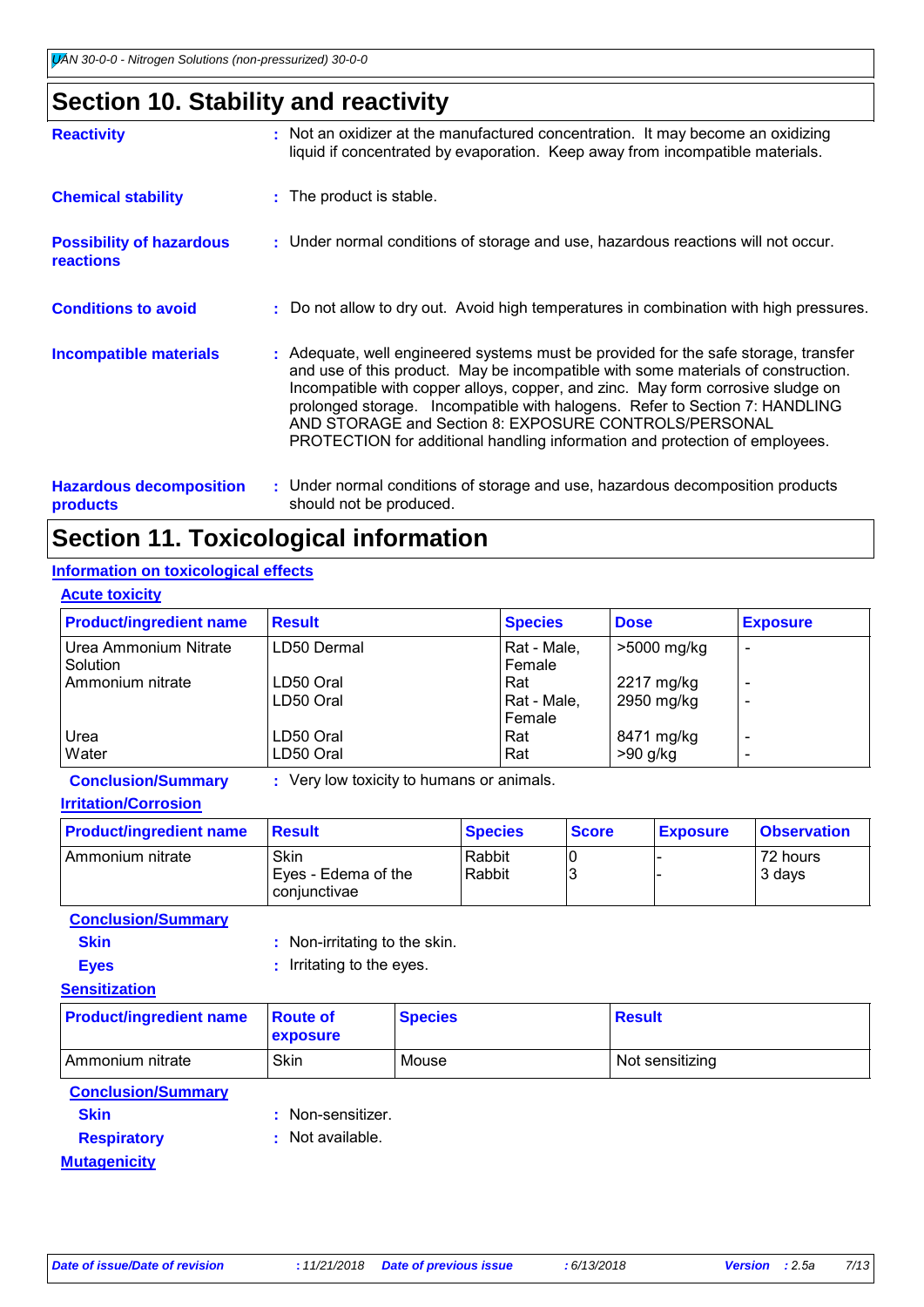## **Section 11. Toxicological information**

| <b>Product/ingredient name</b> | <b>Test</b>                                                                                                                   | <b>Experiment</b>                                                                              | <b>Result</b>        |
|--------------------------------|-------------------------------------------------------------------------------------------------------------------------------|------------------------------------------------------------------------------------------------|----------------------|
| Ammonium nitrate               | OECD 471 Bacterial<br><b>Reverse Mutation Test</b><br>OECD 476 In vitro<br><b>Mammalian Cell Gene</b><br><b>Mutation Test</b> | Experiment: In vitro<br>Subject: Bacteria<br>Experiment: In vitro<br>Subject: Mammalian-Animal | Negative<br>Negative |

**Conclusion/Summary :** No mutagenic effect.

#### **Carcinogenicity**

Not available.

**Conclusion/Summary :** No known significant effects or critical hazards. Potential for nitrosamine formation if ingested. Do not ingest.

#### **Reproductive toxicity**

| <b>Product/ingredient name</b> | <b>Maternal</b><br><b>toxicity</b> | <b>Fertility</b> | Development Species<br>toxin |                            | <b>Dose</b>     | <b>Exposure</b> |
|--------------------------------|------------------------------------|------------------|------------------------------|----------------------------|-----------------|-----------------|
| I Ammonium nitrate             | Negative                           | Negative         | Negative                     | Rat - Male, Female   Oral: | 1500 mg/<br> kg |                 |

**Conclusion/Summary :** No known significant effects or critical hazards.

#### **Teratogenicity**

| <b>Product/ingredient name</b> | ⊟Result         | <b>Species</b> | <b>Dose</b> | <b>Exposure</b> |
|--------------------------------|-----------------|----------------|-------------|-----------------|
| l Ammonium nitrate             | Negative - Oral | Rat - Female   | 1500 mg/kg  |                 |

**Conclusion/Summary :** No known significant effects or critical hazards.

#### **Specific target organ toxicity (single exposure)**

Not available.

#### **Specific target organ toxicity (repeated exposure)**

Not available.

#### **Aspiration hazard**

Not available.

| Oral<br>routes of exposure<br>Eve contact |
|-------------------------------------------|
|-------------------------------------------|

**Potential acute health effects**

**Eye contact :** Causes eye irritation.

**Inhalation : No known significant effects or critical hazards.** 

**Skin contact :** No known significant effects or critical hazards.

May be irritating to the digestive tract. May cause nausea, vomiting, diarrhea, and abdominal pain. May cause methemoglobinemia (a condition that interferes with the oxygen-carrying capacity of the blood) if ingested in large quantities or over a prolonged period of time. Persons with methemoglobinemia may have blue tinge color to lips, nails, and skin. Also they may have shortness of breath or trouble breathing. Persons more susceptible to methemoglobinemia include: very young (less than 3 months), the elderly, those with chronic obstructive pulmonary disease (COPD), anemia, coronary artery disease, recent surgery or infection, and those with a genetic deficiency of G-6-PD. **Ingestion :**

|                                | Symptoms related to the physical, chemical and toxicological characteristics       |            |                       |      |
|--------------------------------|------------------------------------------------------------------------------------|------------|-----------------------|------|
| Eye contact                    | : Adverse symptoms may include the following:<br>irritation<br>watering<br>redness |            |                       |      |
| Date of issue/Date of revision | <b>Date of previous issue</b><br>:11/21/2018                                       | :6/13/2018 | <b>Version</b> : 2.5a | 8/13 |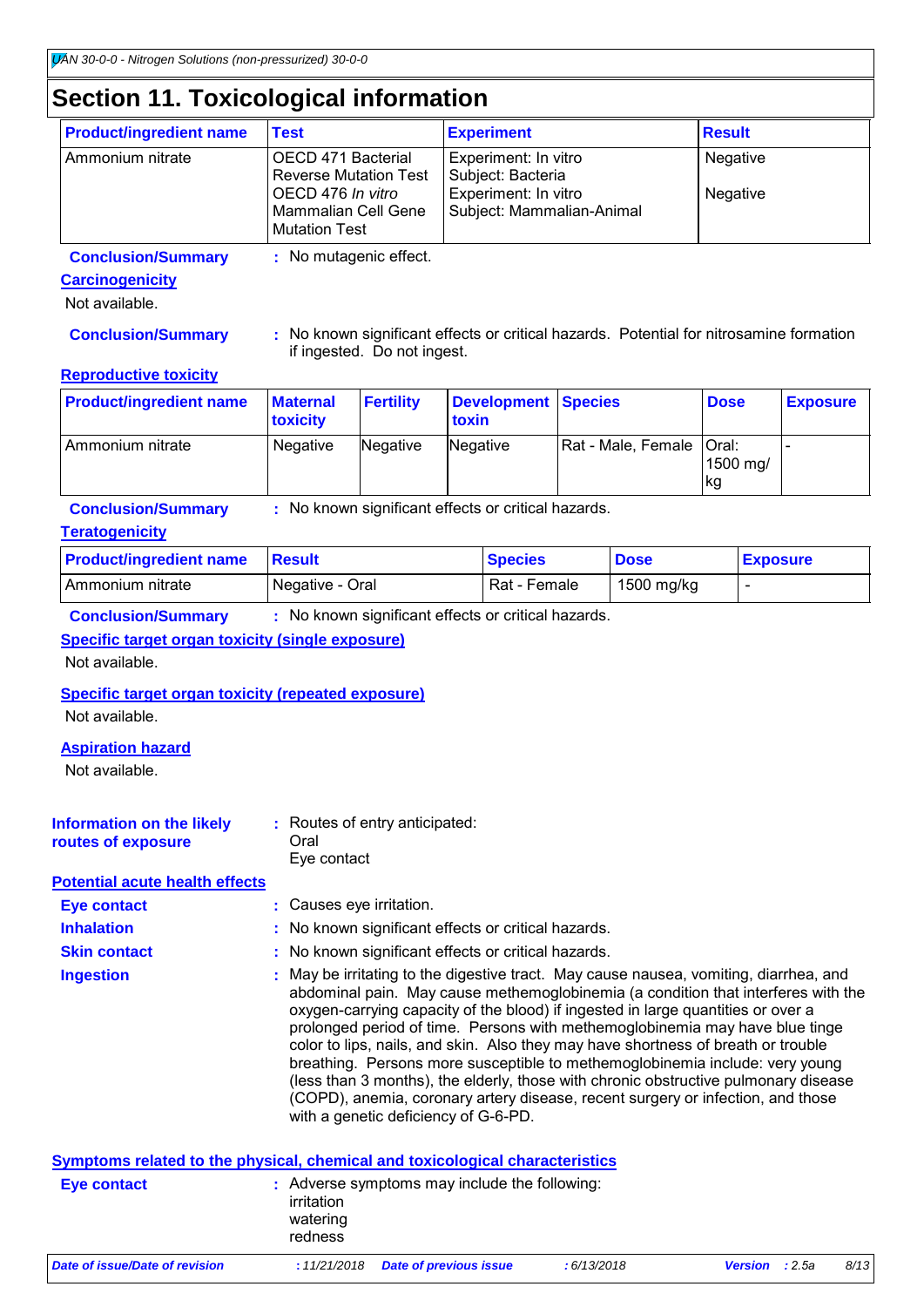## **Section 11. Toxicological information**

| <b>Inhalation</b>   | : No specific data.                                                                                                                                                                                                         |
|---------------------|-----------------------------------------------------------------------------------------------------------------------------------------------------------------------------------------------------------------------------|
| <b>Skin contact</b> | : No specific data.                                                                                                                                                                                                         |
| <b>Ingestion</b>    | : Over-exposure by ingestion is unlikely under normal working conditions. Adverse<br>symptoms may include the following:<br>nausea or vomiting<br>stomach pains<br>diarrhea<br>Methemoglobinemia (see Acute Health Effects) |

|                                              | Delayed and immediate effects and also chronic effects from short and long term exposure |
|----------------------------------------------|------------------------------------------------------------------------------------------|
| <b>Short term exposure</b>                   |                                                                                          |
| <b>Potential immediate</b><br><b>effects</b> | $\therefore$ See above                                                                   |
| <b>Potential delayed effects : See above</b> |                                                                                          |
| Long term exposure                           |                                                                                          |
| <b>Potential immediate</b><br><b>effects</b> | $:$ Not available.                                                                       |
| <b>Potential delayed effects</b>             | $\therefore$ Not available.                                                              |
| <b>Potential chronic health effects</b>      |                                                                                          |
| <b>General</b>                               | : No known significant effects or critical hazards.                                      |
| <b>Carcinogenicity</b>                       | : Potential for nitrosamine formation if ingested. Do not ingest.                        |
| <b>Mutagenicity</b>                          | : No known significant effects or critical hazards.                                      |
| <b>Teratogenicity</b>                        | : No known significant effects or critical hazards.                                      |
| <b>Developmental effects</b>                 | : No known significant effects or critical hazards.                                      |
| <b>Fertility effects</b>                     | : No known significant effects or critical hazards.                                      |

## **Section 12. Ecological information**

#### **Toxicity**

| <b>Product/ingredient name</b>                      | <b>Result</b>                         | <b>Species</b>                      | <b>Exposure</b> |
|-----------------------------------------------------|---------------------------------------|-------------------------------------|-----------------|
| Urea Ammonium Nitrate<br><b>Fertilizer Solution</b> | NOEC >1700 mg/l Marine water          | Algae                               | 10 days         |
|                                                     | Acute EC50 490 mg/l Fresh water       | Daphnia                             | 48 hours        |
|                                                     | Acute LC50 447 mg/l Fresh water       | Fish                                | 48 hours        |
| Ammonium nitrate                                    | Chronic NOEC 6 to 12 mg/l Fresh water | Crustaceans - Cladocera             | 21 days         |
| Urea                                                | Acute EC50 3910000 µg/l Fresh water   | Daphnia - Daphnia magna -           | 48 hours        |
|                                                     |                                       | Neonate                             |                 |
|                                                     | Acute LC50 1000 mg/l Marine water     | Crustaceans -                       | 48 hours        |
|                                                     |                                       | Chaetogammarus marinus -            |                 |
|                                                     |                                       | Young                               |                 |
|                                                     | Acute LC50 5000 µg/l Fresh water      | Fish - Colisa fasciata - Fingerling | 96 hours        |
|                                                     | Chronic NOEC 2 g/L Fresh water        | Fish - Heteropneustes fossilis      | 30 days         |

**Conclusion/Summary :** Practically non-toxic to aquatic organisms. Very low acute toxicity to fish.

#### **Persistence and degradability**

| <b>Conclusion/Summary</b>                    | : According to EC criteria: Readily biodegradable |                   |                  |  |  |
|----------------------------------------------|---------------------------------------------------|-------------------|------------------|--|--|
| <b>Product/ingredient name</b>               | <b>Aquatic half-life</b>                          | <b>Photolysis</b> | Biodegradability |  |  |
| Urea Ammonium Nitrate<br>Fertilizer Solution |                                                   |                   | Readily          |  |  |

#### **Bioaccumulative potential**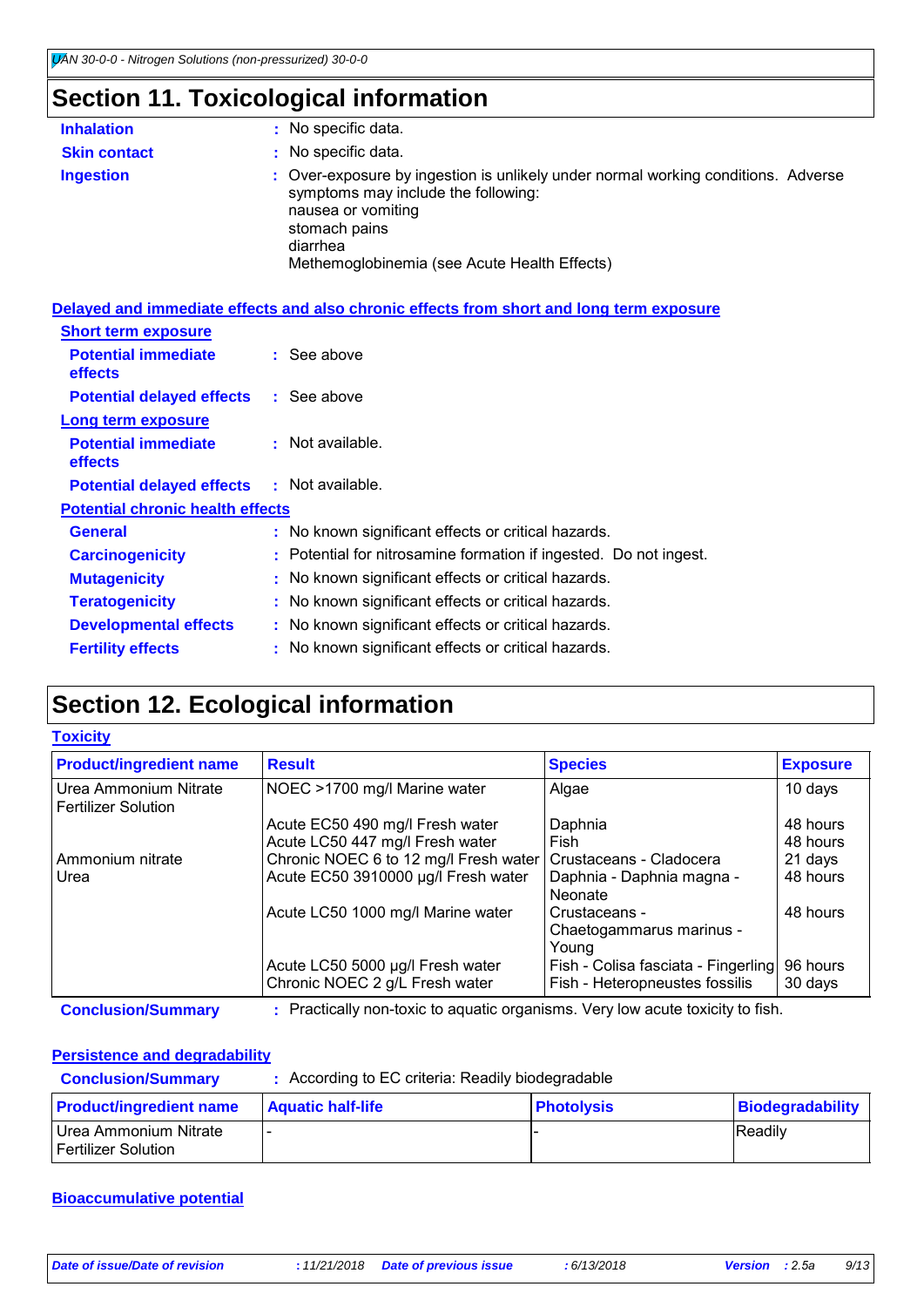### **Section 12. Ecological information**

| <b>Product/ingredient name</b> | $\mathsf{LogP}_\mathsf{ow}$ | <b>BCF</b> | <b>Potential</b> |
|--------------------------------|-----------------------------|------------|------------------|
| Urea                           | $< -1.73$                   |            | low              |
| Water                          | $-1.38$                     |            | low              |

#### **Mobility in soil**

| <b>Soil/water partition</b><br>coefficient (K <sub>oc</sub> ) | : Not available.                                    |
|---------------------------------------------------------------|-----------------------------------------------------|
| <b>Other adverse effects</b>                                  | : No known significant effects or critical hazards. |

## **Section 13. Disposal considerations**

| <b>Disposal methods</b> | : The generation of waste should be avoided or minimized wherever possible.            |
|-------------------------|----------------------------------------------------------------------------------------|
|                         | Disposal of this product, solutions and any by-products should at all times comply     |
|                         | with the requirements of environmental protection and waste disposal legislation       |
|                         | and any regional local authority requirements. Dispose of surplus and non-             |
|                         | recyclable products via a licensed waste disposal contractor. Waste should not be      |
|                         | disposed of untreated to the sewer unless fully compliant with the requirements of     |
|                         | all authorities with jurisdiction. Waste packaging should be recycled. Incineration or |
|                         | landfill should only be considered when recycling is not feasible. This material and   |
|                         | its container must be disposed of in a safe way. Care should be taken when             |
|                         | handling emptied containers that have not been cleaned or rinsed out. Empty            |
|                         | containers or liners may retain some product residues. Avoid dispersal of spilled      |
|                         | material and runoff and contact with soil, waterways, drains and sewers.               |

| <b>Section 14. Transport information</b> |                                     |                                     |                                        |                |                |
|------------------------------------------|-------------------------------------|-------------------------------------|----------------------------------------|----------------|----------------|
|                                          | <b>TDG</b><br><b>Classification</b> | <b>DOT</b><br><b>Classification</b> | <b>Mexico</b><br><b>Classification</b> | <b>IMDG</b>    | <b>IATA</b>    |
| <b>UN number</b>                         | Not regulated.                      | Not regulated.                      | Not regulated.                         | Not regulated. | Not regulated. |
| <b>UN proper</b><br>shipping name        |                                     |                                     | $\overline{\phantom{0}}$               |                |                |
| <b>Transport</b><br>hazard class(es)     |                                     |                                     | $\qquad \qquad$                        |                |                |
| <b>Packing group</b>                     |                                     |                                     | $\qquad \qquad$                        |                |                |
| <b>Environmental</b><br><b>hazards</b>   | No.                                 | No.                                 | No.                                    | No.            | No.            |
| <b>Additional</b><br><b>information</b>  |                                     |                                     | $\overline{\phantom{0}}$               |                | $\blacksquare$ |

**Special precautions for user** : Transport within user's premises: always transport in closed containers that are upright and secure. Ensure that persons transporting the product know what to do in the event of an accident or spillage.

**Transport in bulk according to Annex II of MARPOL and the IBC Code :** Not available.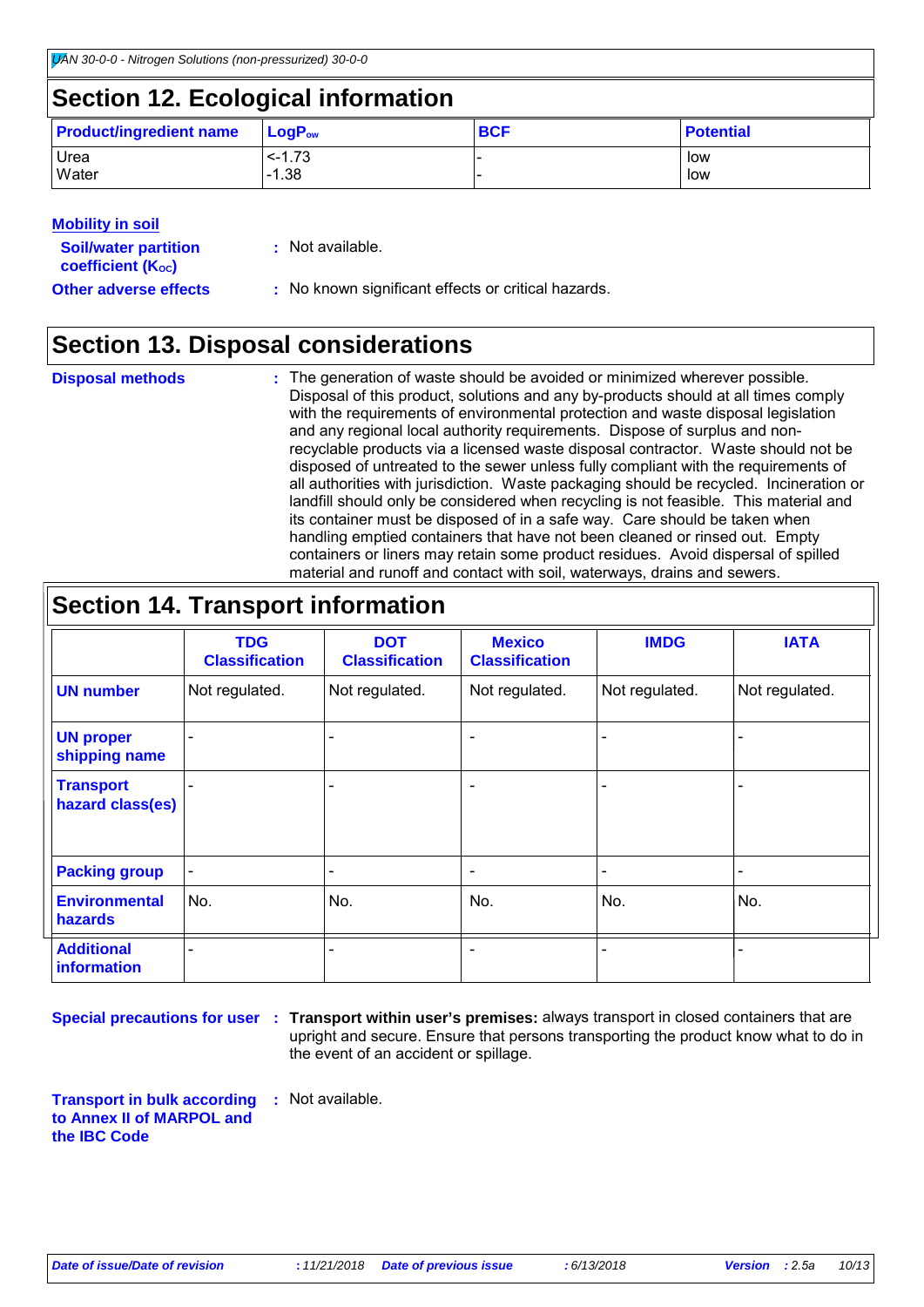### **Section 15. Regulatory information**

#### **International regulations Montreal Protocol (Annexes A, B, C, E)** Not listed. **Stockholm Convention on Persistent Organic Pollutants** Not listed. **Rotterdam Convention on Prior Informed Consent (PIC)** Not listed. **Chemical Weapon Convention List Schedules I, II & III Chemicals** Not listed. **UNECE Aarhus Protocol on POPs and Heavy Metals** Not listed. **Inventory list Australia :** All components are listed or exempted. **Canada inventory :** All components are listed or exempted. **China** : All components are listed or exempted. **Europe** : All components are listed or exempted. **Japan :** All components are listed or exempted. **Republic of Korea :** All components are listed or exempted. **Malaysia :** Not determined. **New Zealand :** All components are listed or exempted. **Philippines :** All components are listed or exempted. **Taiwan :** All components are listed or exempted. **Canadian lists Canadian NPRI** : The following components are listed: Ammonia (total) **CEPA Toxic substances :** None of the components are listed. **Turkey : Not determined. U. S. Federal Regulations: : TSCA 4(a) final test rules**: Biuret; Urea, reaction products with formaldehyde **TSCA 8(a) CDR Exempt/Partial exemption**: Not determined **TSCA 8(b) Active inventory:**: All components are listed or exempted. **Clean Air Act Section 112 (b) Hazardous Air Pollutants (HAPs) :** Not listed **Clean Air Act Section 602 Class I Substances :** Not listed **Clean Air Act Section 602 Class II Substances :** Not listed **DEA List I Chemicals (Precursor Chemicals) :** Not listed **DEA List II Chemicals (Essential Chemicals) :** Not listed **SARA 302/304 Composition/information on ingredients SARA 304 RQ :** Not applicable.

- **SARA 311/312 Classification :** Immediate (acute) health hazard Delayed (chronic) health hazard.
- **Composition/information on ingredients**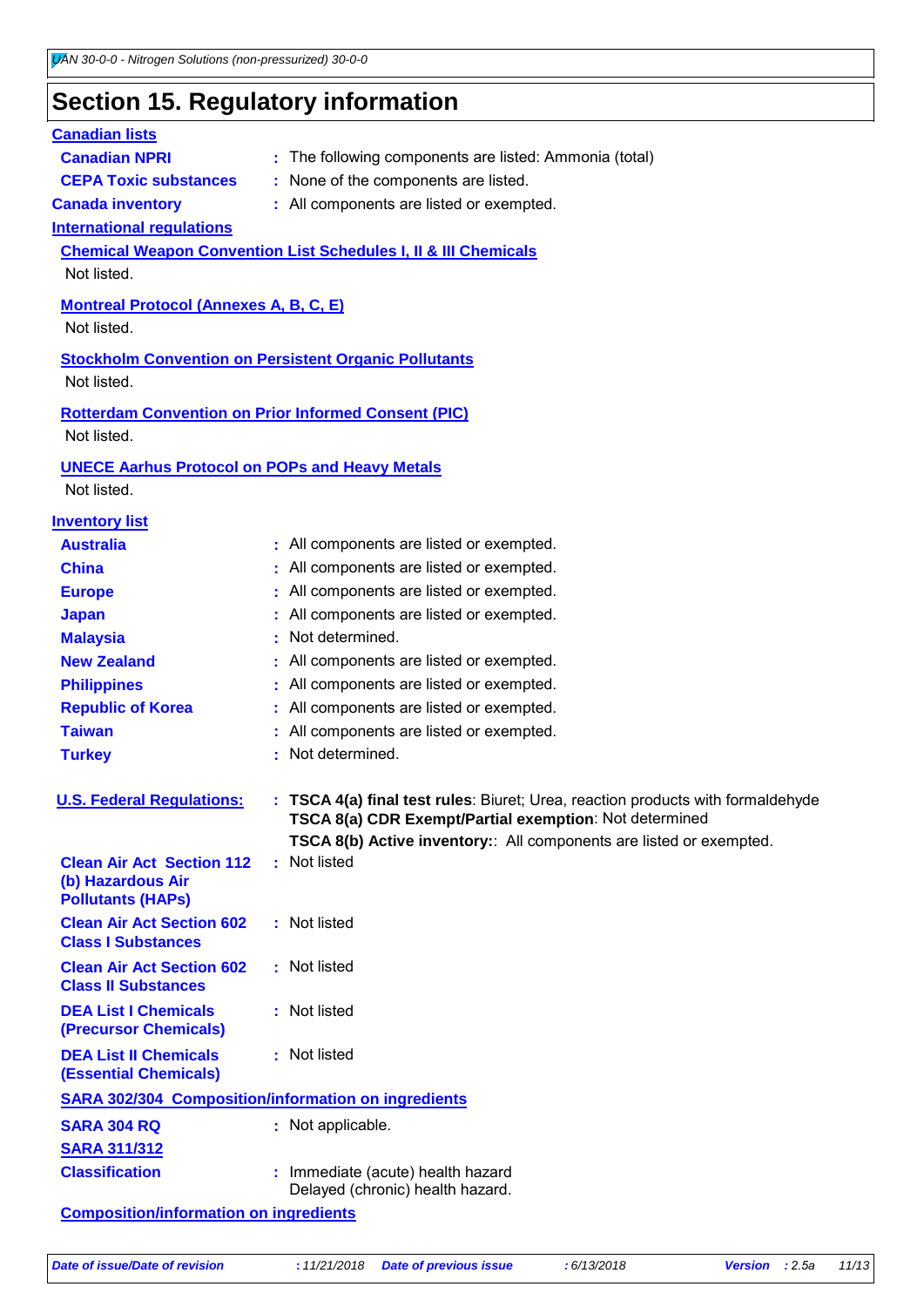## **Section 15. Regulatory information**

| <b>Name</b>      | $\frac{9}{6}$ | <b>Fire</b> | <b>Sudden</b><br><b>hazard</b> release of<br><b>pressure</b> | <b>Reactive</b> | <b>Immediate</b><br>(acute)<br>health<br>hazard | <b>Delayed</b><br>(chronic)<br>health<br>hazard. |
|------------------|---------------|-------------|--------------------------------------------------------------|-----------------|-------------------------------------------------|--------------------------------------------------|
| Ammonium nitrate | $≥25 - 50$    | No.         | No.                                                          | No.             | Yes.                                            | No.                                              |

#### **SARA 313**

|                                           | <b>Product name</b> | <b>CAS number</b> | $\frac{9}{6}$ |
|-------------------------------------------|---------------------|-------------------|---------------|
| <b>Form R - Reporting</b><br>requirements | Ammonium nitrate    | 6484-52-2         | 45            |
| <b>Supplier notification</b>              | Ammonium nitrate    | 6484-52-2         | 45            |

SARA 313 notifications must not be detached from the SDS and any copying and redistribution of the SDS shall include copying and redistribution of the notice attached to copies of the SDS subsequently redistributed.

#### **State regulations**

| <b>Massachusetts</b>       | : The following components are listed: Ammonium nitrate                             |
|----------------------------|-------------------------------------------------------------------------------------|
| <b>New York</b>            | : None of the components are listed.                                                |
| <b>New Jersey</b>          | : The following components are listed: Ammonium nitrate; Nitric acid ammonium salt. |
| Pennsylvania               | : The following components are listed: Nitric acid ammonium salt.                   |
| <b>California Prop. 65</b> | Not listed.                                                                         |

### **Section 16. Other information**

#### **History**

| Date of issue/Date of<br>revision | : 11/21/2018 |
|-----------------------------------|--------------|
| Date of previous issue            | : 6/13/2018  |
| <b>Version</b>                    | : 2.5a       |
|                                   |              |

**Indicates information that has changed from previously issued version.**

| <b>Key to abbreviations</b> | $:$ ATE = Acute Toxicity Estimate<br><b>BCF</b> = Bioconcentration Factor<br>GHS = Globally Harmonized System of Classification and Labelling of Chemicals<br>IATA = International Air Transport Association<br>IBC = Intermediate Bulk Container<br>IMDG = International Maritime Dangerous Goods<br>LogPow = logarithm of the octanol/water partition coefficient<br>MARPOL = International Convention for the Prevention of Pollution From Ships,<br>1973 as modified by the Protocol of 1978. ("Marpol" = marine pollution) |
|-----------------------------|---------------------------------------------------------------------------------------------------------------------------------------------------------------------------------------------------------------------------------------------------------------------------------------------------------------------------------------------------------------------------------------------------------------------------------------------------------------------------------------------------------------------------------|
|                             | UN = United Nations<br>HPR = Hazardous Products Regulations                                                                                                                                                                                                                                                                                                                                                                                                                                                                     |

#### **Procedure used to derive the classification**

|                                       | <b>Classification</b>                                                                                                                                                                                                                                                                                                                                                                                                                                                                                                                                                                                                                                                                |                               | <b>Justification</b> |                       |  |       |
|---------------------------------------|--------------------------------------------------------------------------------------------------------------------------------------------------------------------------------------------------------------------------------------------------------------------------------------------------------------------------------------------------------------------------------------------------------------------------------------------------------------------------------------------------------------------------------------------------------------------------------------------------------------------------------------------------------------------------------------|-------------------------------|----------------------|-----------------------|--|-------|
| EYE IRRITATION - Category 2B          |                                                                                                                                                                                                                                                                                                                                                                                                                                                                                                                                                                                                                                                                                      |                               | Weight of evidence   |                       |  |       |
| <b>References</b>                     | : Transportation of Dangerous Goods Act and Clear Language Regulations, current<br>edition at time of SDS preparation, Transport Canada;<br>Hazardous Products Act and Regulations, current revision at time of SDS<br>preparation, Health Canada;<br>Domestic Substances List, current revision at time of SDS preparation, Environment<br>Canada:<br>29 CFR Part 1910, current revision at time of SDS preparation, U.S. Occupational<br>Safety and Health Administration;<br>40 CFR Parts 1-799, current revision at time of SDS preparation, U.S.<br><b>Environmental Protection Agency;</b><br>49 CFR Parts 1-199, current revision at time of SDS preparation, U.S. Department |                               |                      |                       |  |       |
| <b>Date of issue/Date of revision</b> | : 11/21/2018                                                                                                                                                                                                                                                                                                                                                                                                                                                                                                                                                                                                                                                                         | <b>Date of previous issue</b> | :6/13/2018           | <b>Version</b> : 2.5a |  | 12/13 |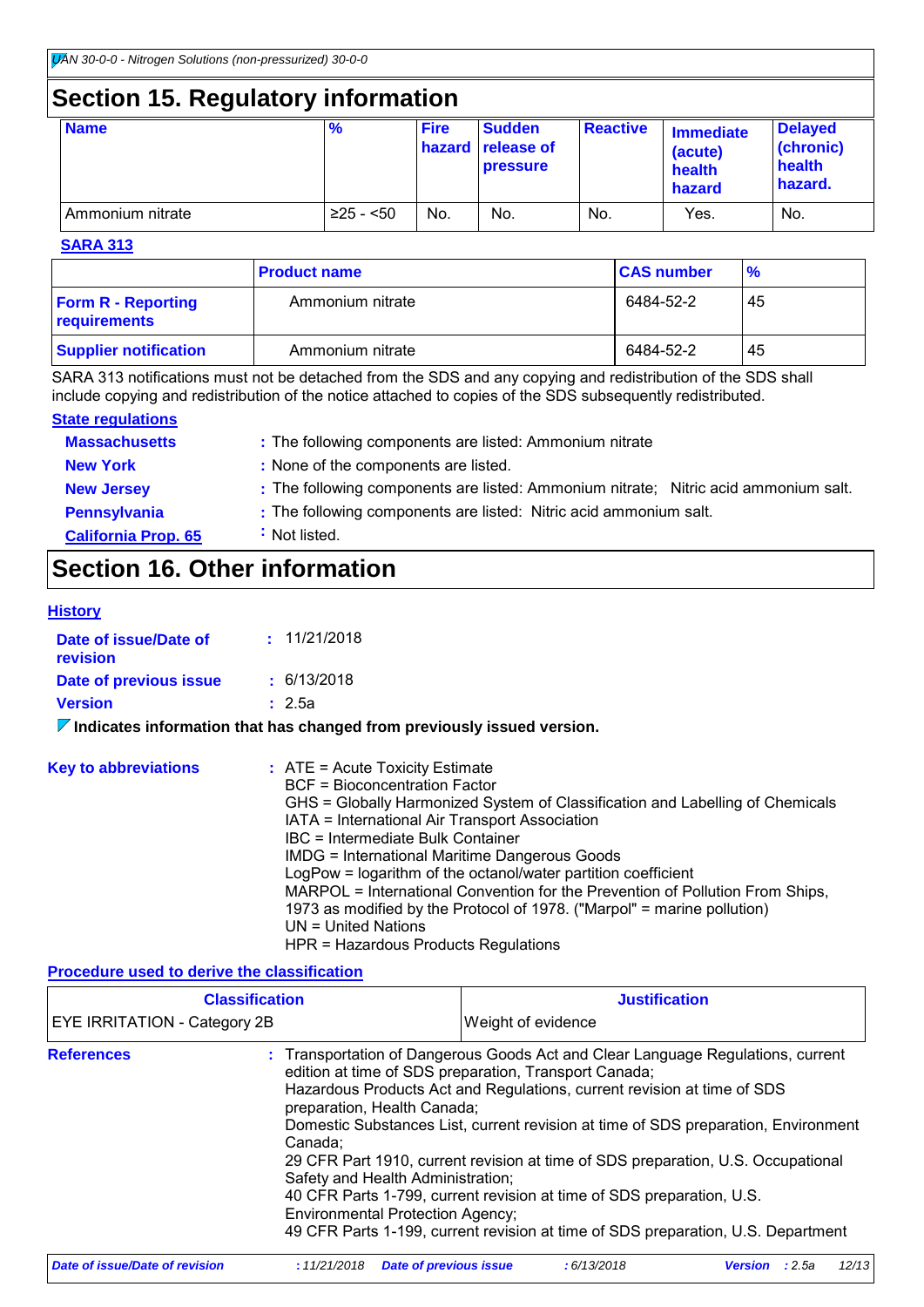### **Section 16. Other information**

of Transport; Mexican Official Standard NOM-018-STPS-2015, Harmonised System for the Identification and Communication of Hazards and Risks by Hazardous Chemicals in the Workplace; NORMA Oficial Mexicana NOM-010-STPS-2014, Agentes químicos contaminantes del ambiente laboral-Reconocimiento, evaluación y control. Mexican Official Standard NOM-002-SCT / 2011, List of the most commonly transported hazardous substances and materials; Threshold Limit Values for Chemical Substances, current edition at time of SDS preparation, American Conference of Governmental Industrial Hygienists; NFPA 400, National Fire Codes, National Fire Protection Association, current edition at time of SDS preparation; NFPA 704, National Fire Codes, National Fire Protection Association, current edition at time of SDS preparation; Corrosion Data Survey, Sixth Edition, 1985, National Association of Corrosion Engineers; ERG 2016, Emergency Response Guidebook, U.S. Department of Transport, Transport Canada, and the Secretariat of Transportation and Communications of Mexico Hazardous Substances Data Bank, current revision at time of SDS preparation, National Library of Medicine, Bethesda, Maryland Integrated Risk Information System, current revision at time of SDS preparation, U. S. Environmental Protection Agency, Washington, D.C. Pocket Guide to Chemical Hazards, current revision at time of SDS preparation, National Institute for Occupational Safety and Health, Cincinnati, Ohio ; Agency for Toxic Substances and Disease Registry Databank, current revision at time of SDS preparation, U.S. Department of Health and Human Services, Atlanta, **Georgia** National Toxicology Program, Report on Carcinogens, Division of the National Institute of Environmental Health Sciences, Research Triangle Park, North Carolina. Registry of Toxic Effects of Chemical Substances. National Institute for Occupational Safety and Health, Cincinnati, Ohio California Code of Regulations, Title 27, Div 4, Chapter 1, Proposition 65 Aug 30, 2018 rev and current updates The Fertilizer Institute, Product Toxicology Testing Program Results, TFI, Washington , D.C., 2003

#### **Notice to reader**

#### **DISCLAIMER AND LIMITATION OF LIABILITY**

**The information and recommendations contained in this Safety Data Sheet ("SDS") relate only to the specific material referred to herein (the "Material") and do not relate to the use of such Material in combination with any other material or process. The information and recommendations contained herein are believed to be current and correct as of the date of this SDS. HOWEVER, THE INFORMATION AND RECOMMENDATIONS ARE PRESENTED WITHOUT WARRANTY, REPRESENTATION OR LICENSE OF ANY KIND, EXPRESS OR IMPLIED, WITH RESPECT TO THEIR ACCURACY, CORRECTNESS OR COMPLETENESS, AND THE SELLER, SUPPLIER AND MANUFACTURER OF THE MATERIAL AND THEIR RESPECTIVE AFFILIATES (COLLECTIVELY, THE "SUPPLIER") DISCLAIM ALL LIABILITY FOR RELIANCE ON SUCH INFORMATION AND RECOMMENDATIONS. This SDS is not a guarantee of safety. A buyer or user of the Material (a "Recipient") is responsible for ensuring that it has all current information necessary to safely use the Material for its specific purpose.**

**FURTHERMORE, THE RECIPIENT ASSUMES ALL RISK IN CONNECTION WITH THE USE OF THE MATERIAL. THE RECIPIENT ASSUMES ALL RESPONSIBILITY FOR ENSURING THE MATERIAL IS USED IN A SAFE MANNER IN COMPLIANCE WITH APPLICABLE ENVIRONMENTAL, HEALTH, SAFETY AND SECURITY LAWS, POLICIES AND GUIDELINES. THE SUPPLIER DOES NOT WARRANT THE MERCHANTABILITY OF THE MATERIAL OR THE FITNESS OF THE MATERIAL FOR ANY PARTICULAR USE AND ASSUMES NO RESPONSIBILITY FOR INJURY OR DAMAGE CAUSED DIRECTLY OR INDIRECTLY BY OR RELATED TO THE USE OF THE MATERIAL.**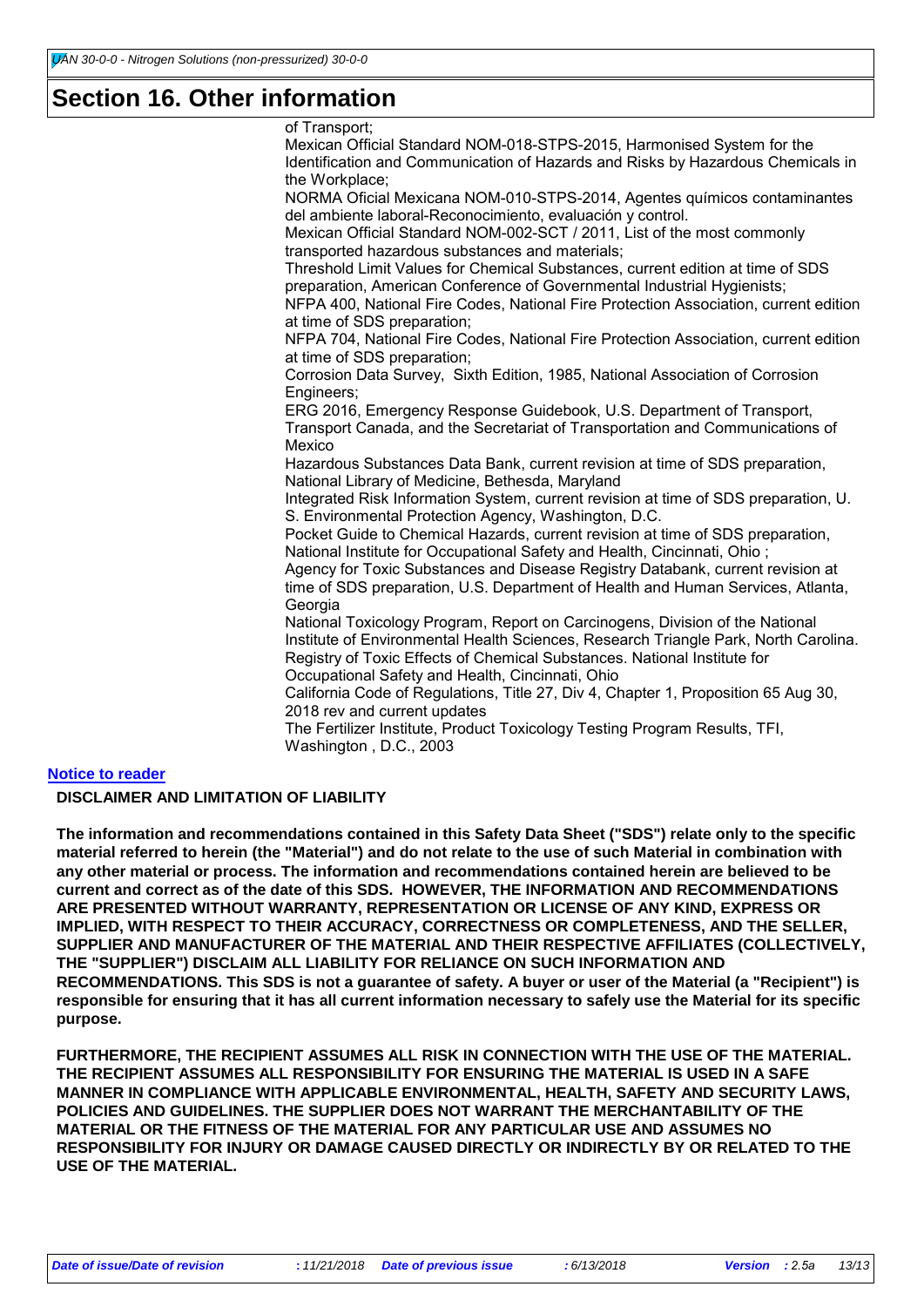

# **FICHE DE DONNÉES DE SÉCURITÉ**

### **UAN 30-0-0**

#### **Solutions azotées (non pressurisées) 30-0-0**

| Section 1. Identification                |                                                                                                                                                                                       |  |  |  |  |
|------------------------------------------|---------------------------------------------------------------------------------------------------------------------------------------------------------------------------------------|--|--|--|--|
| Identificateur de produit                | : LAN 30-0-0 - Solutions azotées (non pressurisées) 30-0-0                                                                                                                            |  |  |  |  |
| <b>Autres moyens</b><br>d'identification | $\frac{1}{2}$ $\sqrt{2}$ Ode du produit: 1586-25732<br>Synonyme : Urée et nitrate d'ammonium en solution 30-0-0; Solution UAN 30-0-0;<br>UAN liquide mélange d'engrais 30-0-0; UAN 30 |  |  |  |  |
| Type de produit                          | : Liquide.                                                                                                                                                                            |  |  |  |  |

#### **Utilisations pertinentes identifiées de la substance ou du mélange et utilisations non recommandées**

| Utilisations identifiées      |                          |  |  |  |  |
|-------------------------------|--------------------------|--|--|--|--|
| Solution d'engrais            |                          |  |  |  |  |
| Utilisations non recommandées | Raison                   |  |  |  |  |
| Aucune.                       | L'évaluation des risques |  |  |  |  |

| Données relatives au<br>fournisseur                |  | : Agrium Canada Partnership (Une filiale de Nutrien Ltd.)<br>13131 Lake Fraser Drive, S.E.<br>Calgary, Alberta, Canada, T2J 7E8 |
|----------------------------------------------------|--|---------------------------------------------------------------------------------------------------------------------------------|
|                                                    |  | Agrium U.S. Inc. (Une filiale de Nutrien Ltd.)<br>5296 Harvest Lake Drive<br>Loveland, CO 80538                                 |
|                                                    |  | Numéro de téléphone de l'entreprise:<br>1-800-403-2861 (Représentant du service à la clientèle)                                 |
| Numéro de téléphone à<br>composer en cas d'urgence |  | : Nutrien 24 hr numéros de téléphone d'urgence:                                                                                 |
| (indiquer les heures de<br>service)                |  | Anglais:<br>Transport: 1-800-792-8311<br>Médical: 1-303-389-1653                                                                |
|                                                    |  | Français ou Espagnol:                                                                                                           |

## **Section 2. Identification des dangers**

| <b>Classement de la</b><br>substance ou du mélange | : IRRITATION OCULAIRE - Catégorie 2B                                                                                                                      |
|----------------------------------------------------|-----------------------------------------------------------------------------------------------------------------------------------------------------------|
| <b>Statut OSHA/HCS</b>                             | : Ce produit est considéré dangereux selon la norme OSHA sur la communication de<br>renseignements à l'égard des matières dangereuses (29 CFR 1910.1200). |
| Éléments d'étiquetage SGH                          |                                                                                                                                                           |
| Pictogrammes de danger                             | Not Applicable.<br>÷                                                                                                                                      |
|                                                    | No Aplicable.                                                                                                                                             |
|                                                    | Non applicable.                                                                                                                                           |
| <b>Mention d'avertissement</b>                     | : Attention                                                                                                                                               |
| <b>Mentions de danger</b>                          | : Provoque une irritation des yeux.                                                                                                                       |
| <b>Conseils de prudence</b>                        |                                                                                                                                                           |
| <b>Généralités</b>                                 | : Non applicable.                                                                                                                                         |
| <b>Prévention</b>                                  | : Se laver les mains soigneusement après manipulation.                                                                                                    |

Transport ou Médical: 1-303-389-1654

*Date d'édition/Date de révision* **:** *11/21/2018 Date de publication*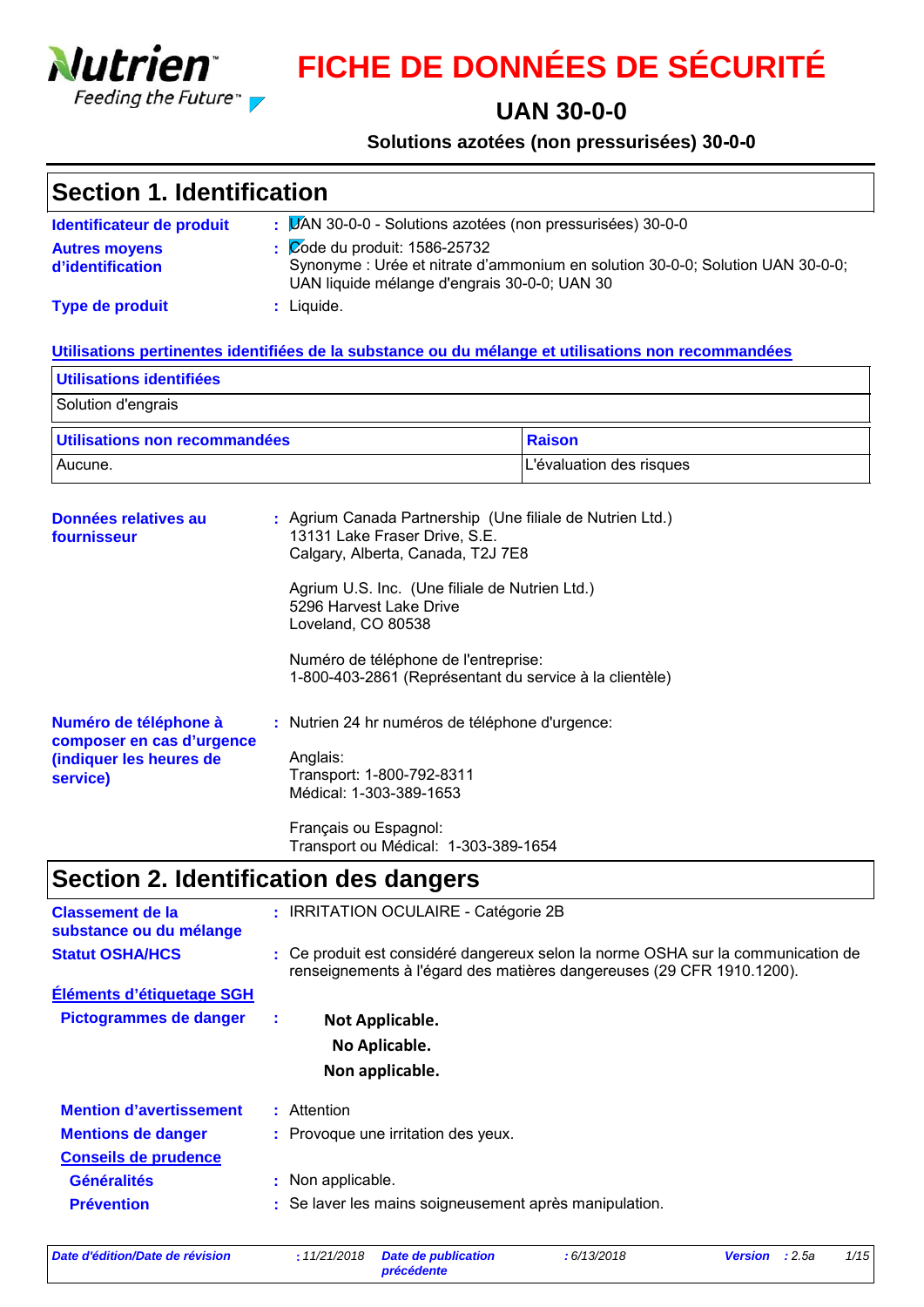### **Section 2. Identification des dangers**

| <b>Intervention</b>                                                             | : EN CAS DE CONTACT AVEC LES YEUX: Rincer avec précaution à l'eau pendant<br>plusieurs minutes. Enlever les lentilles de contact si usé et si elles peuvent être<br>facilement enlevés. Continuer à rincer. Si l'irritation des yeux persiste: Obtenir des<br>soins médicaux. |
|---------------------------------------------------------------------------------|-------------------------------------------------------------------------------------------------------------------------------------------------------------------------------------------------------------------------------------------------------------------------------|
| <b>Stockage</b>                                                                 | : Non applicable.                                                                                                                                                                                                                                                             |
| <b>Élimination</b>                                                              | : Non applicable.                                                                                                                                                                                                                                                             |
| Éléments d'une étiquette<br>complémentaire                                      | $\pm$ Aucun connu.                                                                                                                                                                                                                                                            |
| <b>Autres dangers qui ne</b><br>donnent pas lieu à une<br><b>classification</b> | : Aucun connu.                                                                                                                                                                                                                                                                |

## **Section 3. Composition/information sur les ingrédients**

| Mélange<br><b>Substance/préparation</b> |            |            |
|-----------------------------------------|------------|------------|
| Nom des ingrédients                     | $\%$ (p/p) | Numéro CAS |
| l Nitrate d'ammonium                    | <b>42</b>  | 6484-52-2  |
| Urée                                    | 33         | 57-13-6    |
| L'eau                                   | 25         | 7732-18-5  |

Toute concentration présentée comme une plage vise à protéger la confidentialité ou est expliquée par une variation entre les lots.

**Dans l'état actuel des connaissances du fournisseur et dans les concentrations d'application, aucun autre ingrédient présent n'est classé comme dangereux pour la santé ou l'environnement, et donc nécessiterait de figurer dans cette section.**

**Les limites d'exposition professionnelle, quand elles sont disponibles, sont énumérées à la section 8.**

### **Section 4. Premiers soins**

| Description des premiers soins nécessaires |                                                                                                                                                                                                                                                                                                                                                                                                                                                                                                                                                                                                                                                                                                                                                                                                                                                                   |  |  |
|--------------------------------------------|-------------------------------------------------------------------------------------------------------------------------------------------------------------------------------------------------------------------------------------------------------------------------------------------------------------------------------------------------------------------------------------------------------------------------------------------------------------------------------------------------------------------------------------------------------------------------------------------------------------------------------------------------------------------------------------------------------------------------------------------------------------------------------------------------------------------------------------------------------------------|--|--|
| <b>Contact avec les yeux</b>               | : Commencer immédiatement irrigation des yeux. L'exposition à des irritants<br>oculaires peuvent exiger une évaluation médicale après décontamination si la<br>douleur ou l'irritation persiste. Rincer immédiatement les yeux avec de grandes<br>quantités d'eau ou de solution saline pour un minimum de 15 minutes. Si possible,<br>enlever les lentilles de contact en prenant soin de ne pas provoquer des lésions<br>oculaires supplémentaires. Si l'approvisionnement en eau initiale est insuffisante,<br>garder la zone affectée humide avec un chiffon humide et transférer la personne à<br>l'endroit plus proche où le rinçage peut être poursuivi pendant la durée<br>recommandée de temps. Pour des conseils supplémentaires appeler le numéro<br>d'urgence médicale dans cette FDS ou votre centre antipoison ou un médecin.                       |  |  |
| <b>Inhalation</b>                          | Transporter la personne à l'air frais. Aucun effet important. Consulter un médecin<br>pour détecter tout signe de respiration sifflante et / ou des difficultés respiratoires.<br>Pour des conseils supplémentaires appeler le numéro d'urgence médicale dans<br>cette FDS ou votre centre antipoison ou un fournisseur de soins médicaux.                                                                                                                                                                                                                                                                                                                                                                                                                                                                                                                        |  |  |
| <b>Contact avec la peau</b>                | : Aucun effet important. Rincer les zones affectées avec de l'eau. Enlever les<br>vêtements contaminés, des bijoux et des chaussures. Laver les articles avant de les<br>réutiliser. Obtenir des soins médicaux pour une douleur persistante de la peau ou<br>d'irritation. Pour des conseils supplémentaires appeler le numéro d'urgence<br>médicale dans cette FDS ou votre centre antipoison ou un médecin.                                                                                                                                                                                                                                                                                                                                                                                                                                                    |  |  |
| <b>Ingestion</b>                           | : Produit à base de nitrate. Peut être irritant pour la bouche, de la gorge et de<br>l'estomac. Peut causer la méthémoglobinémie (une condition qui interfère avec la<br>capacité du sang à transporter l'oxygène) si ingéré en grandes quantités ou pendant<br>une période de temps prolongée. Expositions par voie orale: si la personne affectée<br>nécessite CPR, éviter contact bouche à bouche. Ne pas faire vomir. En cas de<br>vomissements, tenter de garder la tête plus basse que la poitrine de sorte que des<br>vomissures dans les poumons. Décontaminer visage et la bouche avec de l'eau<br>pour enlever la matière visible. Si la personne exposée est consciente et peut<br>avaler, lui donner 1-2 petites gorgées d'eau. Ne pas donner autre chose par la<br>bouche. Desserrer vêtement serré tel que col, cravate, ceinturon ou ceinture pour |  |  |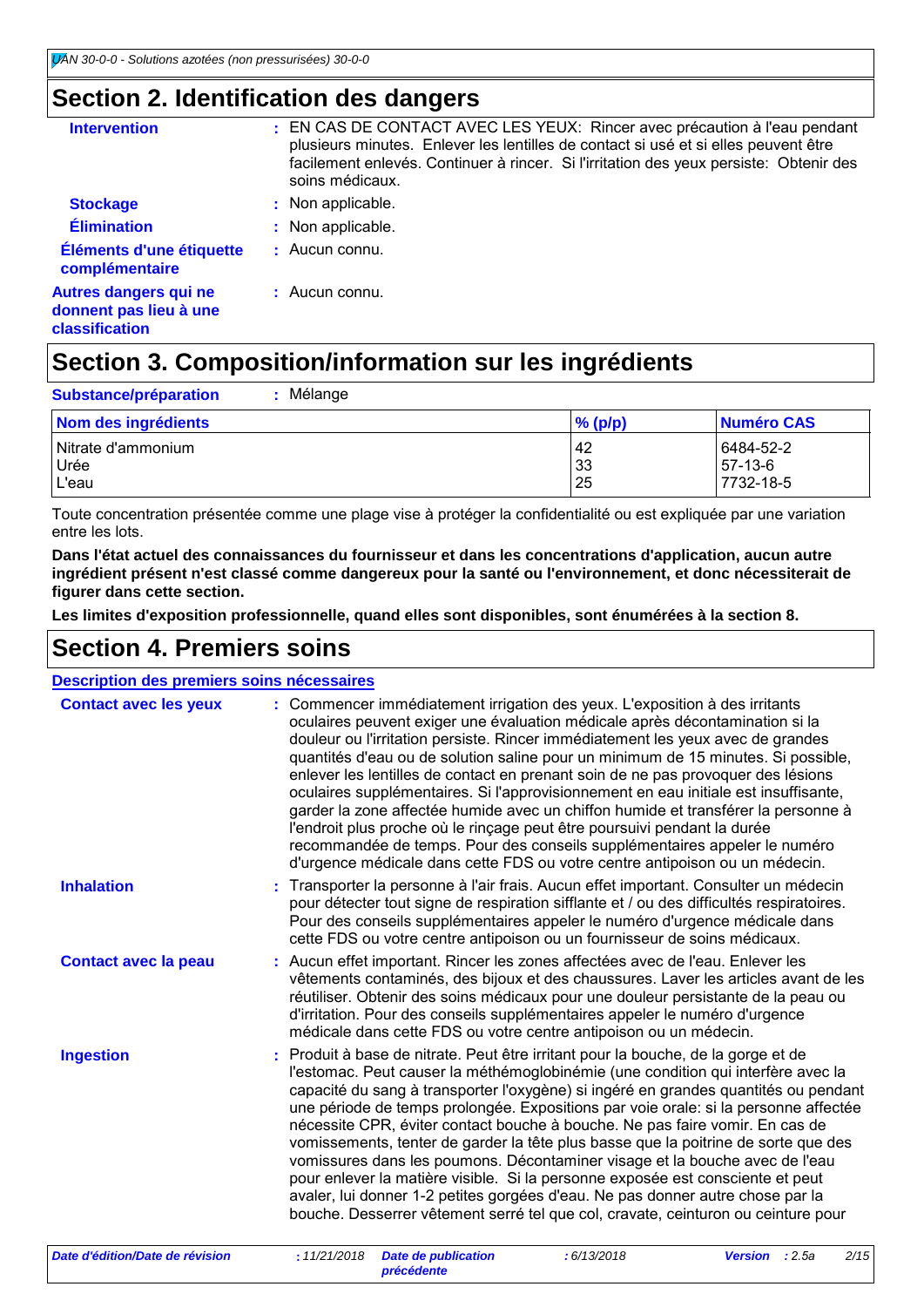### **Section 4. Premiers soins**

empêcher toute restriction de respiration. Appelez une ambulance pour le transport à l'hôpital si la personne se sent malade ou a des difficultés à respirer, ou une grande quantité est pensé comme ayant été ingérée. Pour des conseils supplémentaires, appeler le numéro d'urgence médicale dans cette FDS ou votre centre antipoison ou un médecin.

#### **Symptômes et effets les plus importants, qu'ils soient aigus ou retardés**

| Effets aigus potentiels sur la santé |                                                                                                                                                                                                                                                                                                                                                                                                                                                                                                                                                                                                                                                                                                                                                                                                                                                                     |
|--------------------------------------|---------------------------------------------------------------------------------------------------------------------------------------------------------------------------------------------------------------------------------------------------------------------------------------------------------------------------------------------------------------------------------------------------------------------------------------------------------------------------------------------------------------------------------------------------------------------------------------------------------------------------------------------------------------------------------------------------------------------------------------------------------------------------------------------------------------------------------------------------------------------|
| <b>Contact avec les yeux</b>         | : Provoque une irritation des yeux.                                                                                                                                                                                                                                                                                                                                                                                                                                                                                                                                                                                                                                                                                                                                                                                                                                 |
| <b>Inhalation</b>                    | : Aucun effet important ou danger critique connu.                                                                                                                                                                                                                                                                                                                                                                                                                                                                                                                                                                                                                                                                                                                                                                                                                   |
| <b>Contact avec la peau</b>          | : Aucun effet important ou danger critique connu.                                                                                                                                                                                                                                                                                                                                                                                                                                                                                                                                                                                                                                                                                                                                                                                                                   |
| <b>Ingestion</b>                     | : Peut être irritant pour les voies digestif. Peut causer des nausées, des<br>vomissements, de la diarrhée et des douleurs abdominales. Peut causer la<br>méthémoglobinémie (une condition qui interfère avec la capacité du sang à<br>transporter l'oxygène) si ingéré en grandes quantités ou pendant une période de<br>temps prolongée. Personnes avec méthémoglobinémie peuvent avoir de couleur<br>bleue de teinte pour les lèvres, les ongles et la peau. En outre, ils peuvent avoir de<br>l'essoufflement ou difficulté à respirer. Personnes plus sensibles à la<br>méthémoglobinémie comprennent: les très jeunes (moins de 3 mois), les personnes<br>âgées, ceux avec la maladie pulmonaire obstructive chronique (MPOC), l'anémie,<br>maladie coronarienne, la chirurgie ou une infection récente, et ceux avec une<br>déficience génétique du G-6 -PD. |
| Signes/symptômes de surexposition    |                                                                                                                                                                                                                                                                                                                                                                                                                                                                                                                                                                                                                                                                                                                                                                                                                                                                     |
| <b>Contact avec les yeux</b>         | : Les symptômes néfastes peuvent éventuellement comprendre ce qui suit:<br>irritation<br>larmoiement<br>rougeur                                                                                                                                                                                                                                                                                                                                                                                                                                                                                                                                                                                                                                                                                                                                                     |
| <b>Inhalation</b>                    | : Aucune donnée spécifique.                                                                                                                                                                                                                                                                                                                                                                                                                                                                                                                                                                                                                                                                                                                                                                                                                                         |
| <b>Contact avec la peau</b>          | : Aucune donnée spécifique.                                                                                                                                                                                                                                                                                                                                                                                                                                                                                                                                                                                                                                                                                                                                                                                                                                         |
| <b>Ingestion</b>                     | : La surexposition par ingestion est improbable dans des conditions normales de<br>travail. Les symptômes néfastes peuvent éventuellement comprendre ce qui suit:<br>nausées ou vomissements<br>douleurs stomacales<br>diarrhée<br>Méthémoglobinémie (voir Effets aigus sur la santé)                                                                                                                                                                                                                                                                                                                                                                                                                                                                                                                                                                               |
|                                      | <u>Mention de la nécessité d'une prise en charge médicale immédiate ou d'un traitement spécial, si nécessaire</u>                                                                                                                                                                                                                                                                                                                                                                                                                                                                                                                                                                                                                                                                                                                                                   |
| Note au médecin traitant             | : En cas d'inhalation de produits de décomposition (monoxyde de carbone, dioxyde<br>de carbone, oxydes d'azote) dans un incendie, les symptômes peuvent être<br>retardés. La personne exposée peut avoir besoin de rester sous surveillance<br>médicale pendant 72 heures. En cas de suspicion de méthémoglobinémie,<br>surveiller les niveaux sanguins de méthémoglobine. Le traitement est<br>symptomatique; méthylène bleu peut être indiquée en fonction de la gravité des cas.<br>Numéro de téléphone 24 Hr urgence médicale pour un soutien professionnel - Du<br>Canada ou des États-Unis, Anglais: 1-303-389-1653; Français ou Espagnol:<br>1-303-389-1654. De tous les autres pays, Anglais: 00-1-303-389-1653; Français<br>ou Espagnol: 00-1-303-389-1654.                                                                                                |
| <b>Traitements particuliers</b>      | : Appelez le numéro d'urgence médicale dans cette FDS ou votre centre antipoison<br>ou un médecin immédiatement si de grandes quantités ont été ingérées. En cas de<br>suspicion de méthémoglobinémie, méthylène bleu peut être indiquée en fonction de<br>la gravité des cas.                                                                                                                                                                                                                                                                                                                                                                                                                                                                                                                                                                                      |
| <b>Protection des sauveteurs</b>     | : Aucune initiative ne doit être prise qui implique un risque individuel ou en l'absence<br>de formation appropriée. La réanimation des patients d'exposition orale bouche à                                                                                                                                                                                                                                                                                                                                                                                                                                                                                                                                                                                                                                                                                        |

#### de formation appropriée. La réanimation des patients d'exposition orale bouche-àbouche est pas recommandé. Des secouristes avec des vêtements contaminés doivent être décontaminés adéquatement.

#### **Voir Information toxicologique (section 11)**

| Date d'édition/Date de révision | : $11/21/2018$ Date de publication | :6/13/2018 | <b>Version</b> : 2.5a | 3/15 |
|---------------------------------|------------------------------------|------------|-----------------------|------|
|                                 | précédente                         |            |                       |      |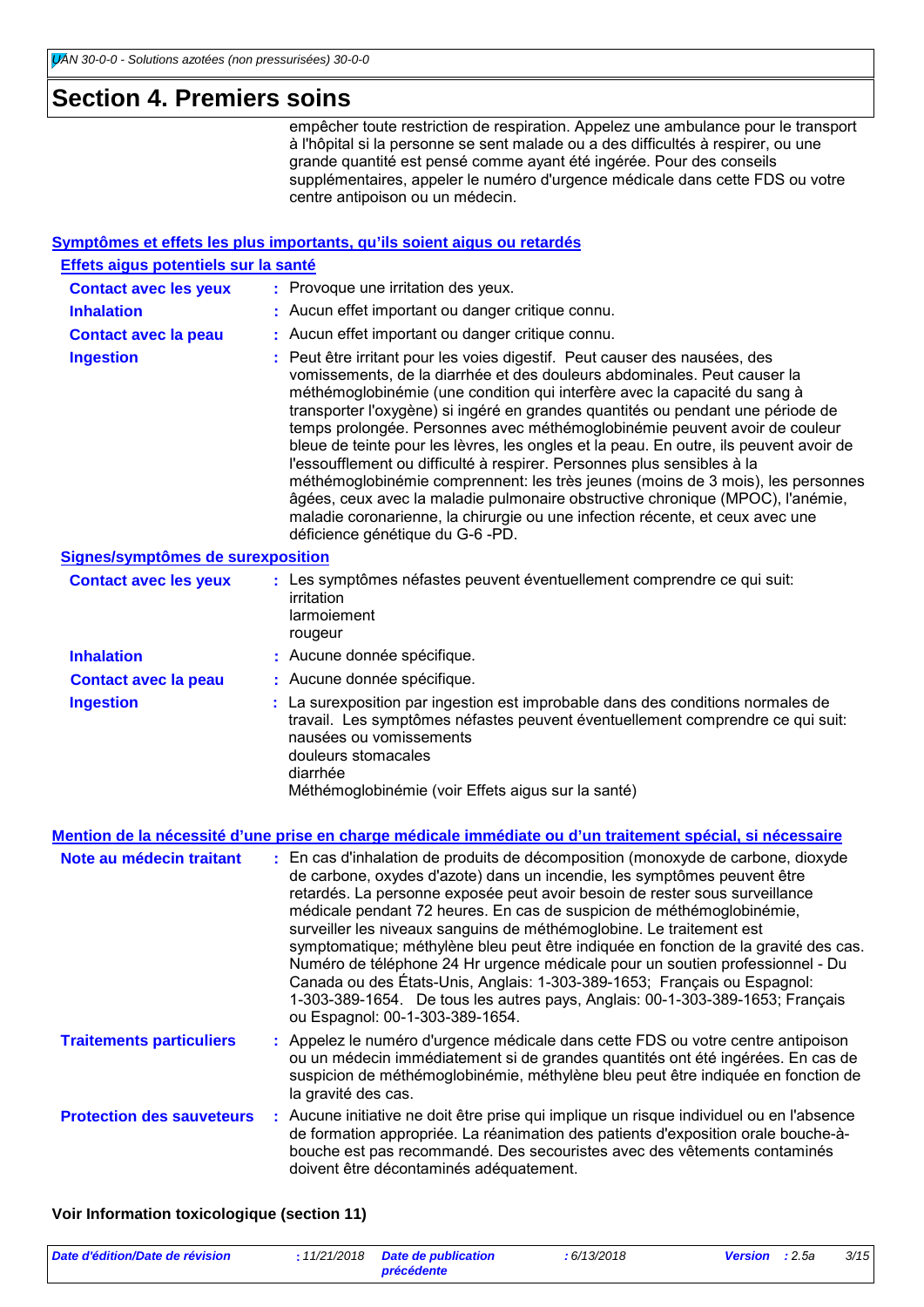### **Section 5. Mesures à prendre en cas d'incendie**

| <b>Moyens d'extinction</b>                                                                          |                                                                                                                                                                                                                                                                                                                                                                                                                                                                                                                                                                                                                                                                                                                  |
|-----------------------------------------------------------------------------------------------------|------------------------------------------------------------------------------------------------------------------------------------------------------------------------------------------------------------------------------------------------------------------------------------------------------------------------------------------------------------------------------------------------------------------------------------------------------------------------------------------------------------------------------------------------------------------------------------------------------------------------------------------------------------------------------------------------------------------|
| <b>Agents extincteurs</b><br>appropriés                                                             | : Ininflammable. Produit incombustible. Employer un agent extincteur qui convient<br>aux feux environnants.                                                                                                                                                                                                                                                                                                                                                                                                                                                                                                                                                                                                      |
| <b>Agents extincteurs</b><br>inappropriés                                                           | : Aucun connu.                                                                                                                                                                                                                                                                                                                                                                                                                                                                                                                                                                                                                                                                                                   |
| Dangers spécifiques du<br>produit                                                                   | : Pas un oxydant à la concentration fabriqué. Il peut agir comme un liquide comburant,<br>se il est concentré par évaporation. Si évaporer à sécheresse, actes comme un<br>agent comburant. Soutenirs combustion par le libération de oxygène même si<br>étouffait. Refroidir les contenants avec de très grandes quantités d'eau même<br>longtemps après que l'incendie ait été éteint. Un respirateur autonome devrait être<br>utilisé pour éviter une quelconque inhalation de fumées toxique. Emet de la fumée<br>et des vapeurs toxiques lorsque chauffé jusqu'à décomposition (NH3, N0, N02).<br>L'eau contaminée peut causer le dégât de l'environnement. Contenez et<br>rassemblez l'eau combattait feu. |
| <b>Produit de décomposition</b><br>thermique dangereux                                              | Se décompose lorsque chauffé. Les produits de décomposition peuvent<br>÷.<br>éventuellement comprendre les substances suivantes:<br>dioxyde de carbone<br>Monoxyde de carbone<br>oxydes d'azote                                                                                                                                                                                                                                                                                                                                                                                                                                                                                                                  |
| Mesures spéciales de<br>protection pour les<br>pompiers                                             | : En présence d'incendie, circonscrire rapidement le site en évacuant toute personne<br>se trouvant près des lieux de l'accident. Ne prendre aucune mesure impliquant un<br>risque personnel ou en l'absence de formation adéquate.                                                                                                                                                                                                                                                                                                                                                                                                                                                                              |
| <b>Équipement de protection</b><br>spécial pour le personnel<br>préposé à la lutte contre le<br>feu | : Il est impératif que les pompiers portent un équipement de protection adéquat, ainsi<br>qu'un appareil respiratoire autonome (ARA) équipé d'un masque couvre-visage à<br>pression positive.                                                                                                                                                                                                                                                                                                                                                                                                                                                                                                                    |
| <b>Remarque</b>                                                                                     | Dangereuses si on les laisse sécher. Résidus peuvent présenter des propriétés<br>oxydantes.                                                                                                                                                                                                                                                                                                                                                                                                                                                                                                                                                                                                                      |

## **Section 6. Mesures à prendre en cas de déversement accidentel**

|                                               | Précautions individuelles, équipements de protection et mesures d'urgence                                                                                                                                                                                                             |
|-----------------------------------------------|---------------------------------------------------------------------------------------------------------------------------------------------------------------------------------------------------------------------------------------------------------------------------------------|
| Pour le personnel non<br>affecté aux urgences | : Ne prendre aucune mesure impliquant un risque personnel ou en l'absence de<br>formation adéquate. Empêcher l'accès aux personnes gênantes ou non protégées.<br>Porter un équipement de protection individuelle approprié.                                                           |
| Intervenants en cas<br>d'urgence              | : Si des vêtements spécialisés sont requis pour traiter un déversement, prendre note<br>de tout renseignement donné à la Section 8 sur les matériaux appropriés ou non.<br>Consultez également les renseignements sous « Pour le personnel non affecté aux<br>urgences ».             |
| <b>Précautions</b><br>environnementales       | : Évitez la dispersion des matériaux déversés, ainsi que leur écoulement et tout<br>contact avec le sol, les voies navigables, les drains et les égouts. Avertir les<br>autorités compétentes si le produit a engendré des effets néfastes (égouts, voies<br>navigables, sol ou air). |
|                                               | Méthodes et matériaux pour le confinement et le nettoyage                                                                                                                                                                                                                             |
| <b>Petit déversement</b>                      | : Utiliser l'équipement de protection individuel requis. Arrêter la fuite si cela ne<br>présente aucun risque. Écarter les conteneurs de la zone de déversement. Diluer<br>aves de "cau et éponser ai la matière set seluble dans "cau - Cinen eu si la matière"                      |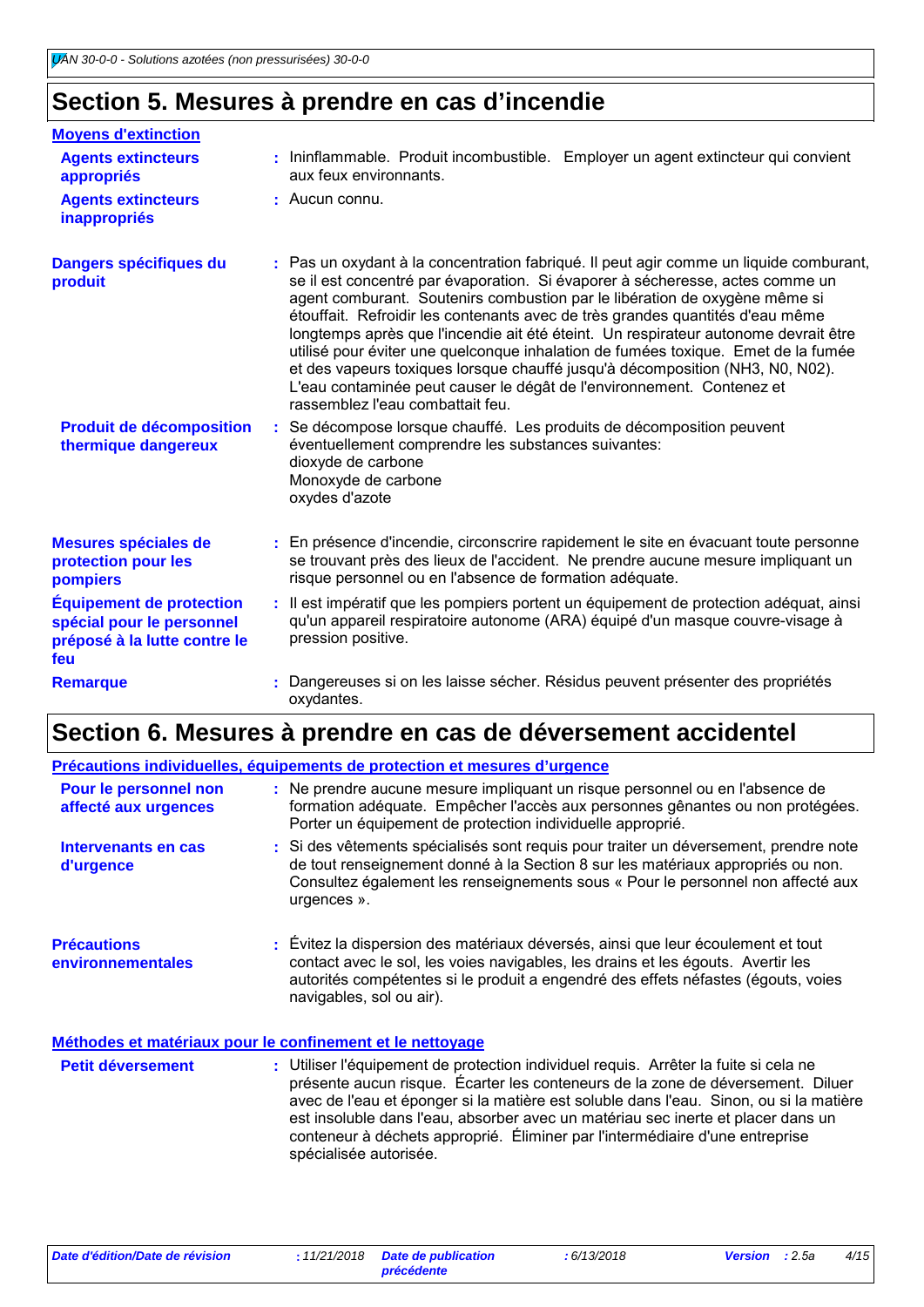## **Section 6. Mesures à prendre en cas de déversement accidentel**

| <b>Grand déversement</b> | : Utiliser l'équipement de protection individuel requis. Arrêter la fuite si cela ne<br>présente aucun risque. Écarter les conteneurs de la zone de déversement.<br>Empêcher la pénétration dans les égoûts, les cours d'eau, les sous-sol ou les zones<br>confinées. Pompe le produit déversé dans un conteneur portant une étiquette<br>appropriée pour recyclage ou élimination. Éliminer par l'intermédiaire d'une<br>entreprise spécialisée autorisée. Nota : Voir Section 1 pour de l'information relative<br>aux urgences et voir Section 13 pour l'élimination des déchets. |
|--------------------------|-------------------------------------------------------------------------------------------------------------------------------------------------------------------------------------------------------------------------------------------------------------------------------------------------------------------------------------------------------------------------------------------------------------------------------------------------------------------------------------------------------------------------------------------------------------------------------------|
|                          |                                                                                                                                                                                                                                                                                                                                                                                                                                                                                                                                                                                     |

### **Section 7. Manutention et stockage**

| Précautions relatives à la sûreté en matière de manutention                       |                                                                                                                                                                                                                                                                                                                                                                                                                                                                                                                                                                                                                                                                                                                                                                                                                                                                                                                                                                                                                                                                                                                                                                                                                                       |
|-----------------------------------------------------------------------------------|---------------------------------------------------------------------------------------------------------------------------------------------------------------------------------------------------------------------------------------------------------------------------------------------------------------------------------------------------------------------------------------------------------------------------------------------------------------------------------------------------------------------------------------------------------------------------------------------------------------------------------------------------------------------------------------------------------------------------------------------------------------------------------------------------------------------------------------------------------------------------------------------------------------------------------------------------------------------------------------------------------------------------------------------------------------------------------------------------------------------------------------------------------------------------------------------------------------------------------------|
| <b>Mesures de protection</b>                                                      | : Revêtir un équipement de protection individuelle approprié (voir Section 8). Ne pas<br>ingérer. Éviter le contact avec les yeux, la peau et les vêtements. Éviter de respirer<br>les vapeurs ou le brouillard. Garder dans le conteneur d'origine ou dans un autre<br>conteneur de substitution homologué fabriqué à partir d'un matériau compatible et<br>tenu hermétiquement clos lorsqu'il n'est pas utilisé. Les conteneurs vides retiennent<br>des résidus de produit et peuvent présenter un danger.                                                                                                                                                                                                                                                                                                                                                                                                                                                                                                                                                                                                                                                                                                                          |
| <b>Conseils sur l'hygiène</b><br>générale au travail                              | : Il est interdit de manger, boire ou fumer dans les endroits où ce produit est manipulé,<br>entreposé ou traité. Les personnes travaillant avec ce produit devraient se laver les<br>mains et la figure avant de manger, boire ou fumer. Retirer les vêtements et<br>l'équipement de protection contaminés avant de pénétrer dans des aires de repas.<br>Consulter également la Section 8 pour d'autres renseignements sur les mesures<br>d'hygiène.                                                                                                                                                                                                                                                                                                                                                                                                                                                                                                                                                                                                                                                                                                                                                                                 |
| Conditions de sûreté en<br>matière de stockage, y<br>compris les incompatibilités | : Entreposer conformément à la réglementation locale. Entreposer dans le contenant<br>original à l'abri de la lumière solaire, dans un endroit sec, frais et bien ventilé, à<br>l'écart des substances incompatibles (voir la Section 10), de la nourriture et de la<br>boisson. Garder le récipient hermétiquement fermé lorsque le produit n'est pas<br>utilisé. Les récipients ouverts doivent être refermés avec soin et maintenus en<br>position verticale afin d'éviter les fuites. Ne pas stocker dans des conteneurs non<br>étiquetés. Utiliser un récipient approprié pour éviter toute contamination du milieu<br>ambiant. Incompatible avec les alliages de cuivre. Peut former des boues corrosif<br>sur un stockage prolongé. Contactez votre représentant commercial ou un<br>spécialiste métallurgiques pour assurer la compatibilité avec votre équipement.                                                                                                                                                                                                                                                                                                                                                           |
|                                                                                   | Bien que UAN produit ne est pas classé comme comburant, il est important<br>d'empêcher les conditions durant manutention et de stockage qui peut résulter dans<br>la concentration du produit qui peut inciter à comporter comme un oxydant. Veiller à<br>ce que les pompes de la solution UAN sont thermiquement protégés contre<br>dépasser une température de 66 degrés. C (150 deg. F). Assurez-vous également<br>que les sytèmes de canalisations, si isolée, ne sont pas chauffée à l'extérieur<br>(chaleur tracée). Bien que ce produit, tel que produit, n'a pas été classée comme<br>un oxydant, il est important d'éviter que les conditions au cours de la manipulation et<br>de stockage qui peuvent résulter de la concentration du produit qui peut l'inciter à se<br>comporter comme un oxydant. Assurez-vous que les pompes sont thermiquement<br>protégés contre dépasser une température de 66 degrés. C (150 deg. F). Assurez-<br>vous également que les sytèmes de tuyauterie, si isolée, ne sont pas chauffée à<br>l'extérieur (chaleur tracé). Reportez-vous selon la norme NFPA 400, Code des<br>matières dangereuses pour plus d'informations sur le stockage et la manipulation<br>des matières dangereuses. |

## **Section 8. Contrôle de l'exposition/protection individuelle**

#### **Paramètres de contrôle**

#### **Limites d'exposition professionnelle**

| Nom des ingrédients                | <b>Limites d'exposition</b> |
|------------------------------------|-----------------------------|
| <b>Règlements Canadiens:</b>       | INon attribué.              |
| <b>Réglementations États-Unis:</b> | Non attribué.               |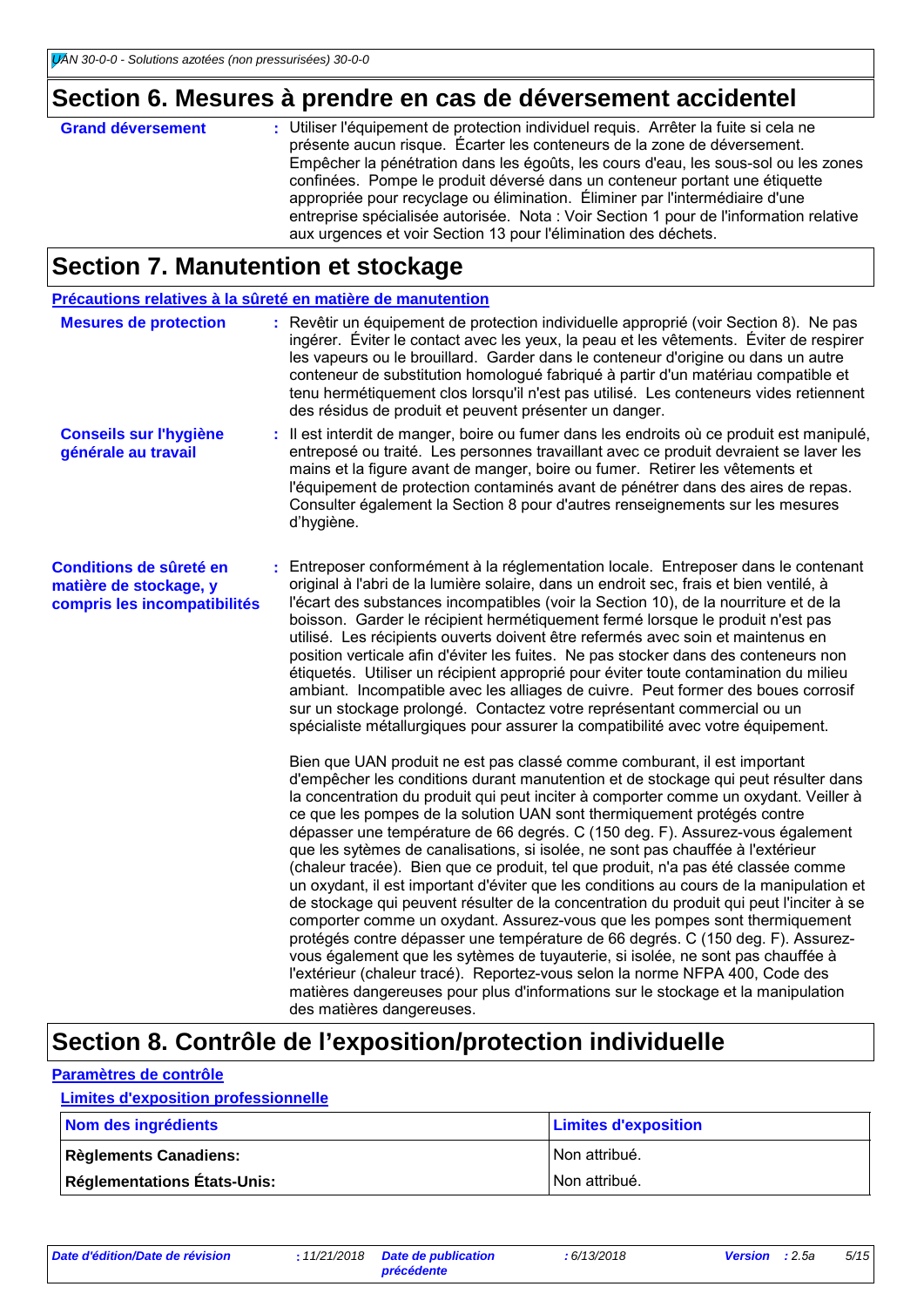## **Section 8. Contrôle de l'exposition/protection individuelle**

| <b>Contrôles d'ingénierie</b><br>appropriés        | : Si les manipulations de l'utilisateur provoquent de la poussière, des fumées, des<br>gaz, des vapeurs ou du brouillard, utiliser des enceintes fermées, une ventilation par<br>aspiration à la source, ou d'autres systèmes de contrôle automatique intégrés afin<br>de maintenir le seuil d'exposition du technicien aux contaminants en suspension<br>dans l'air inférieur aux limites recommandées ou légales.                          |
|----------------------------------------------------|----------------------------------------------------------------------------------------------------------------------------------------------------------------------------------------------------------------------------------------------------------------------------------------------------------------------------------------------------------------------------------------------------------------------------------------------|
| Contrôle de l'action des<br>agents d'environnement | : Il importe de tester les émissions provenant des systèmes d'aération et du matériel<br>de fabrication pour vous assurer qu'elles sont conformes aux exigences de la<br>législation sur la protection de l'environnement. Dans certains cas, il sera<br>nécessaire d'équiper le matériel de fabrication d'un épurateur de gaz ou d'un filtre<br>ou de le modifier techniquement afin de réduire les émissions à des niveaux<br>acceptables. |

#### **Mesures de protection individuelle**

| <b>Mesures d'hygiène</b>                |    | : Après manipulation de produits chimiques, lavez-vous les mains, les avant-bras et<br>le visage avec soin avant de manger, de fumer, d'aller aux toilettes et une fois votre<br>travail terminé. Utiliser les techniques appropriées pour retirer les vêtements<br>contaminés. Laver les vêtements contaminés avant de les réutiliser. Assurez-vous<br>que des bassins oculaires et des douches de décontamination sont installés près<br>des postes de travail.                                                                            |
|-----------------------------------------|----|----------------------------------------------------------------------------------------------------------------------------------------------------------------------------------------------------------------------------------------------------------------------------------------------------------------------------------------------------------------------------------------------------------------------------------------------------------------------------------------------------------------------------------------------|
| <b>Protection oculaire/faciale</b>      |    | : Le port de lunettes de sécurité conformes à une norme approuvée est obligatoire<br>quand une évaluation des risques le préconise pour éviter toute exposition aux<br>éclaboussures de liquides, à la buée, aux gaz ou aux poussières. Si un contact est<br>possible, les protections suivantes doivent être portées, à moins qu'une évaluation<br>indique un besoin pour une protection supérieure : lunettes de protection étanches<br>contre les éclaboussures de produits chimiques.                                                    |
| <b>Protection de la peau</b>            |    |                                                                                                                                                                                                                                                                                                                                                                                                                                                                                                                                              |
| <b>Protection des mains</b>             |    | : L'équipement de protection individuelle varie, en fonction de votre évaluation des<br>risques. Lors de la manipulation de produits chimiques, porter en permanence des<br>gants étanches et résistants aux produits chimiques conformes à une norme<br>approuvée, si une évaluation du risque indique que cela est nécessaire. Aucune<br>mesure spéciale n'est habituellement indiquée.                                                                                                                                                    |
| <b>Protection du corps</b>              | ŧ. | L'équipement de protection individuelle varie, en fonction de votre évaluation des<br>risques. L'équipement de protection individuelle pour le corps doit être adapté à la<br>tâche exécutée et aux risques encourus, et approuvé par un expert avant toute<br>manipulation de ce produit. Contactez votre fabricant d'équipement de protection<br>pour vérifier la compatibilité de l'équipement pour l'usage prévu.                                                                                                                        |
| <b>Autre protection pour la</b><br>peau |    | : Déversement glissant. Il faut sélectionner des chaussures appropriées et toute<br>autre mesure appropriée de protection de la peau en fonction de la tâche en cours<br>et des risques en cause et cette sélection doit être approuvée par un spécialiste<br>avant de manipuler ce produit. Contactez votre fabricant d'équipement de<br>protection pour vérifier la compatibilité de l'équipement pour l'usage prévu.                                                                                                                      |
| <b>Protection respiratoire</b>          | ÷. | En fonction du risque et de la possibilité d'une exposition, choisir un respirateur qui<br>est conforme à la norme ou certification appropriée. Les respirateurs doivent être<br>utilisés suivant un programme de protection pour assurer un ajustement, une<br>formation appropriée et d'aspects d'utilisation importants. Pour les sites de travail<br>américains où une protection respiratoire est requise, s'assurer qu'un programme<br>de protection respiratoire répondant aux exigences de la norme 29 CFR 1910.134<br>est en place. |

## **Section 9. Propriétés physiques et chimiques**

| <b>Apparence</b>       |                                                   |
|------------------------|---------------------------------------------------|
| <b>État physique</b>   | : Liquide. [Liquide clair à légèrement brouillé.] |
| <b>Couleur</b>         | : Non disponible.                                 |
| <b>Odeur</b>           | : Ammoniacale. [Faible]                           |
| <b>Seuil olfactif</b>  | : Non disponible.                                 |
| рH                     | : 6à7                                             |
| <b>Point de fusion</b> | $: -10^{\circ}C(14^{\circ}F)$                     |
|                        |                                                   |

*Date d'édition/Date de révision* **:** *11/21/2018 Date de publication*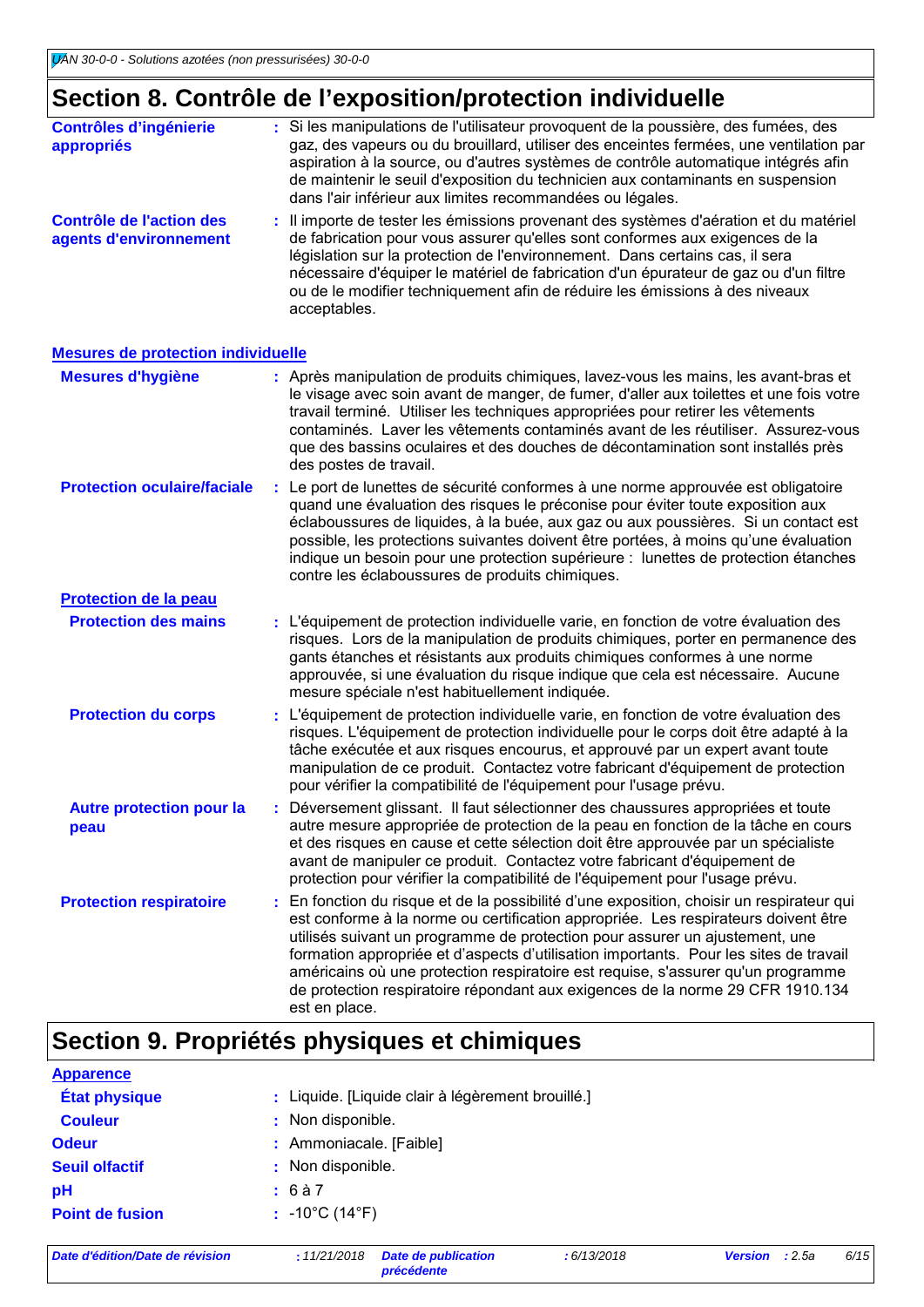## **Section 9. Propriétés physiques et chimiques**

| <b>Point d'ébullition</b>                                           | : $121^{\circ}$ C (249.8 $^{\circ}$ F)                                                                                |
|---------------------------------------------------------------------|-----------------------------------------------------------------------------------------------------------------------|
| Point d'éclair                                                      | [Le produit n'entretient pas une combustion.]                                                                         |
| <b>Taux d'évaporation</b>                                           | : Non disponible.                                                                                                     |
| Inflammabilité (solides et<br>gaz)                                  | : Non-combustible. Se décompose lorsque chauffé. Dégage des fumées toxiques<br>lorsque chauffé jusqu'à décomposition. |
| Limites inférieure et<br>supérieure d'explosion<br>(d'inflammation) | : Non applicable.                                                                                                     |
| <b>Tension de vapeur</b>                                            | : Non disponible.                                                                                                     |
| Densité de vapeur                                                   | : Non disponible.                                                                                                     |
| <b>Densité relative</b>                                             | : 1.3                                                                                                                 |
| <b>Solubilité</b>                                                   | : Facilement soluble dans les substances suivantes: l'eau froide et l'eau chaude.                                     |
| Solubilité dans l'eau                                               | : Liquide soluble dans l'eau                                                                                          |
| Coefficient de partage n-<br>octanol/eau                            | : Non disponible.                                                                                                     |
| Température d'auto-<br>inflammation                                 | : Non applicable.                                                                                                     |
| <b>Température de</b><br>décomposition                              | : Non applicable.                                                                                                     |
| <b>Viscosité</b>                                                    | Non disponible.                                                                                                       |
|                                                                     |                                                                                                                       |

### **Section 10. Stabilité et réactivité**

| <b>Réactivité</b>                             | : Pas un oxydant à la concentration fabriqué. Il peut agir comme un liquide comburant,<br>se il est concentré par évaporation. Tenir à l'écart des produits incompatibles.                                                                                                                                                                                                                                                                                                                                                                                                                                                  |
|-----------------------------------------------|-----------------------------------------------------------------------------------------------------------------------------------------------------------------------------------------------------------------------------------------------------------------------------------------------------------------------------------------------------------------------------------------------------------------------------------------------------------------------------------------------------------------------------------------------------------------------------------------------------------------------------|
| <b>Stabilité chimique</b>                     | : Le produit est stable.                                                                                                                                                                                                                                                                                                                                                                                                                                                                                                                                                                                                    |
| Risque de réactions<br>dangereuses            | : Dans des conditions normales de stockage et d'utilisation, aucune réaction<br>dangereuse ne se produit.                                                                                                                                                                                                                                                                                                                                                                                                                                                                                                                   |
| <b>Conditions à éviter</b>                    | Ne pas laisser sécher. Eviter les températures élevées en combinaison avec des<br>pressions élevées.                                                                                                                                                                                                                                                                                                                                                                                                                                                                                                                        |
| <b>Matériaux incompatibles</b>                | : Adequate, well engineered systems must be provided for the safe storage, transfer<br>and use of this product. Peut être incompatible avec certains métaux utilisés dans<br>les équipements de stockage et de manutention. Incompatible avec les alliages de<br>cuivre, le cuivre et le zinc. Peut former des boues corrosif sur un stockage prolongé.<br>Incompatible avec les halogènes. Reportez-vous à la Section 7 : MANUTENTION<br>ET ENTREPOSAGE et à la Section 8 : CONTRÔLES D'EXPOSITION/<br>PROTECTION PERSONNELLE pour tout complément d'information sur la<br>manipulation et sur la protection du personnel. |
| <b>Produits de décomposition</b><br>dangereux | : Dans des conditions normales de stockage et d'utilisation, aucun produit de<br>décomposition dangereux ne devrait apparaître.                                                                                                                                                                                                                                                                                                                                                                                                                                                                                             |

### **Section 11. Données toxicologiques**

**Renseignements sur les effets toxicologiques**

**Toxicité aiguë**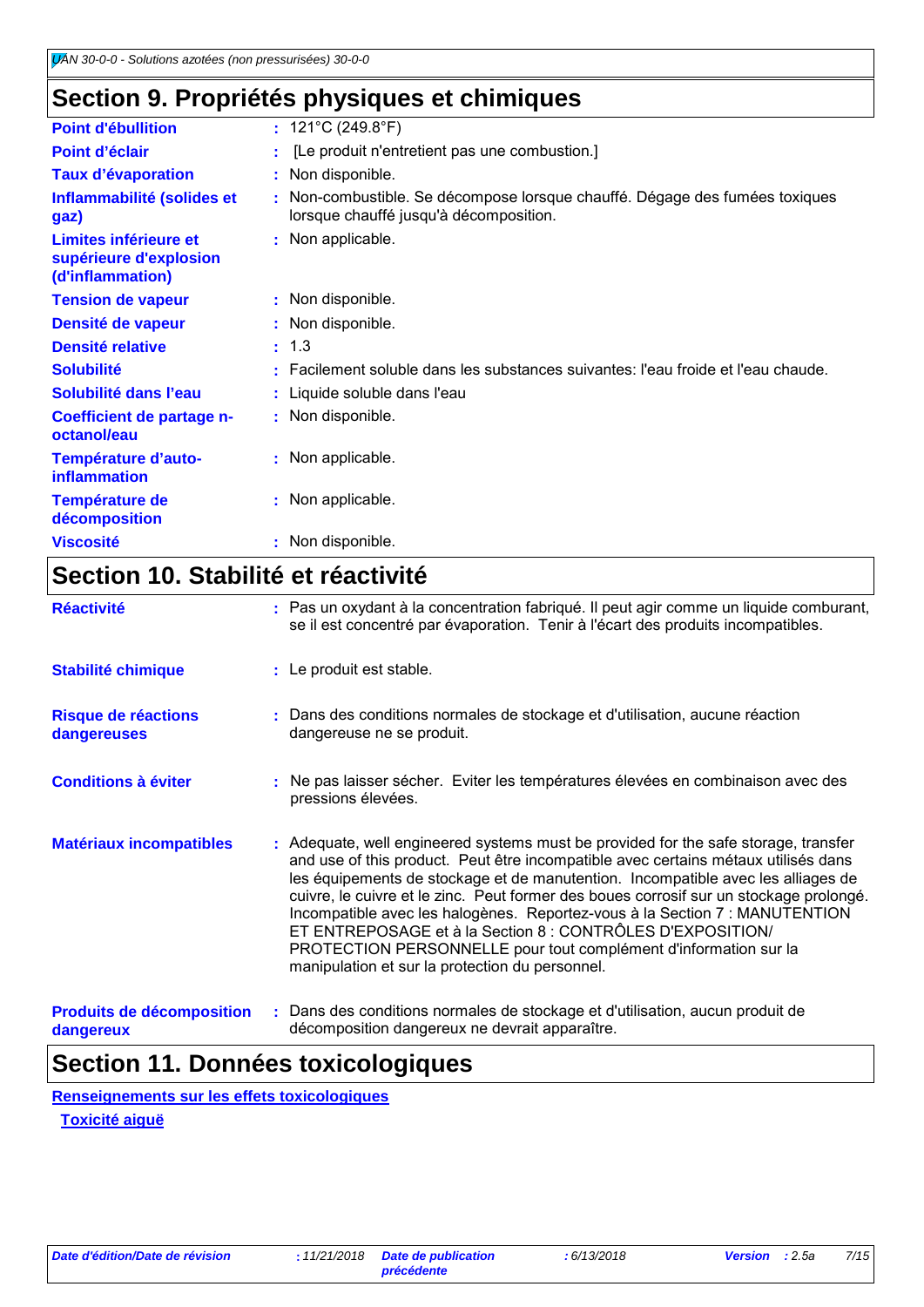### **Section 11. Données toxicologiques**

| Nom du produit ou de<br><b>l'ingrédient</b> | <b>Résultat</b>          | <b>Espèces</b>                | <b>Dosage</b>            | <b>Exposition</b>             |
|---------------------------------------------|--------------------------|-------------------------------|--------------------------|-------------------------------|
| Urée et nitrate d'ammonium<br>en solution   | DL50 Cutané              | Rat - Mâle,<br>Femelle        | >5000 mg/kg              | -                             |
| Nitrate d'ammonium                          | DL50 Orale<br>DL50 Orale | Rat<br>Rat - Mâle,<br>Femelle | 2217 mg/kg<br>2950 mg/kg | $\overline{\phantom{a}}$<br>- |
| Urée<br>L'eau                               | DL50 Orale<br>DL50 Orale | Rat<br>Rat                    | 8471 mg/kg<br>$>90$ g/kg | $\overline{\phantom{0}}$      |

**Conclusion/Résumé :** Très faible toxicité pour les humains et les animaux.

#### **Irritation/Corrosion**

| Nom du produit ou de<br><b>l'ingrédient</b> | <b>Résultat</b>                          | <b>Espèces</b> | <b>Potentiel</b> | <b>Exposition</b> | <b>Observation</b>   |
|---------------------------------------------|------------------------------------------|----------------|------------------|-------------------|----------------------|
| Nitrate d'ammonium                          | Peau<br>Yeux - Œdème des<br>conjonctives | Lapin<br>Lapin |                  |                   | 72 heures<br>3 jours |

**Conclusion/Résumé**

- **Peau** : Irritation nulle pour la peau.
- 
- **Yeux** : Irritant pour les yeux.

#### **Sensibilisation**

| Nom du produit ou de<br><b>l'ingrédient</b> | <b>Voie</b><br><b>d'exposition</b> | <b>Espèces</b> | <b>Résultat</b>   |
|---------------------------------------------|------------------------------------|----------------|-------------------|
| Nitrate d'ammonium                          | Peau                               | Souris         | Non sensibilisant |

**Conclusion/Résumé**

- 
- **Peau :** Non sensibilisant.
- 
- **Respiratoire :** Non disponible.

#### **Mutagénicité**

| Nom du produit ou de<br><b>l'ingrédient</b> | <b>Test</b>                                                                                              | <b>Expérience</b>                        | <b>Résultat</b> |
|---------------------------------------------|----------------------------------------------------------------------------------------------------------|------------------------------------------|-----------------|
| Nitrate d'ammonium                          | OECD 471 Essai de<br>mutation réverse sur<br>des bactéries                                               | Expérience: In vitro<br>Sujet: Bactéries | Négatif         |
|                                             | OECD 476 Essai in vitro Expérience: In vitro<br>de mutation génique<br>sur des cellules de<br>mammifères | Sujet: Mammifère-Animal                  | Négatif         |

**Conclusion/Résumé :** PAS d'effet mutagène.

#### **Cancérogénicité**

Non disponible.

**Conclusion/Résumé :** Aucun effet important ou danger critique connu. Potentiel de formation de nitrosamines en cas d'ingestion. Ne pas ingérer.

#### **Toxicité pour la reproduction**

| Nom du produit ou de<br><b>l'ingrédient</b>       | <b>Toxicité</b><br>lors de la<br><b>grossesse</b> | <b>Fertilité</b> | <b>Toxique pour</b><br><b>le</b><br>développement | <b>Espèces</b>             | <b>Dosage</b>  | <b>Exposition</b> |
|---------------------------------------------------|---------------------------------------------------|------------------|---------------------------------------------------|----------------------------|----------------|-------------------|
| Nitrate d'ammonium                                | Négatif                                           | Négatif          | Négatif                                           | Rat - Mâle, Femelle Orale: | 1500 mg/<br>kg |                   |
| <b>Conclusion/Résumé</b><br><b>Tératogénicité</b> |                                                   |                  | : Aucun effet important ou danger critique connu. |                            |                |                   |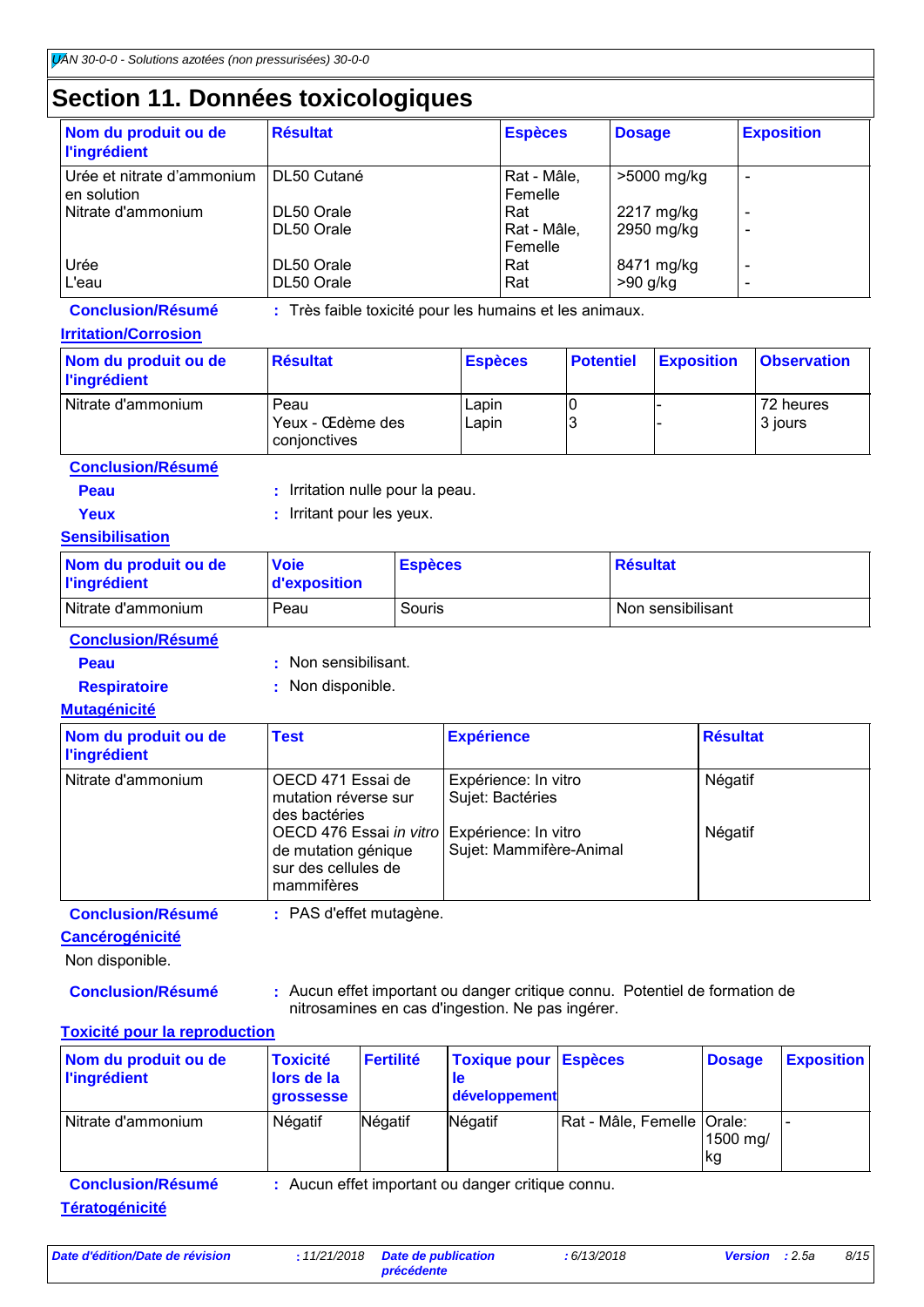### **Section 11. Données toxicologiques**

| Nom du produit ou de<br><b>l'ingrédient</b>                                                                                                  | <b>Résultat</b>                                                                                                 | <b>Espèces</b>                                                                                                                                                                                                                                                                                                                                                                                                                                                                                                                                                                                                                                                                                                                                                                                                                | <b>Dosage</b> | <b>Exposition</b> |
|----------------------------------------------------------------------------------------------------------------------------------------------|-----------------------------------------------------------------------------------------------------------------|-------------------------------------------------------------------------------------------------------------------------------------------------------------------------------------------------------------------------------------------------------------------------------------------------------------------------------------------------------------------------------------------------------------------------------------------------------------------------------------------------------------------------------------------------------------------------------------------------------------------------------------------------------------------------------------------------------------------------------------------------------------------------------------------------------------------------------|---------------|-------------------|
| Nitrate d'ammonium                                                                                                                           | Négatif - Orale                                                                                                 | Rat - Femelle                                                                                                                                                                                                                                                                                                                                                                                                                                                                                                                                                                                                                                                                                                                                                                                                                 | 1500 mg/kg    | $\blacksquare$    |
| <b>Conclusion/Résumé</b>                                                                                                                     |                                                                                                                 | : Aucun effet important ou danger critique connu.                                                                                                                                                                                                                                                                                                                                                                                                                                                                                                                                                                                                                                                                                                                                                                             |               |                   |
| Toxicité systémique pour certains organes cibles - exposition unique -                                                                       |                                                                                                                 |                                                                                                                                                                                                                                                                                                                                                                                                                                                                                                                                                                                                                                                                                                                                                                                                                               |               |                   |
| Non disponible.                                                                                                                              |                                                                                                                 |                                                                                                                                                                                                                                                                                                                                                                                                                                                                                                                                                                                                                                                                                                                                                                                                                               |               |                   |
| Toxicité pour certains organes cibles - expositions répétées -                                                                               |                                                                                                                 |                                                                                                                                                                                                                                                                                                                                                                                                                                                                                                                                                                                                                                                                                                                                                                                                                               |               |                   |
| Non disponible.                                                                                                                              |                                                                                                                 |                                                                                                                                                                                                                                                                                                                                                                                                                                                                                                                                                                                                                                                                                                                                                                                                                               |               |                   |
| <b>Risque d'absorption par aspiration</b>                                                                                                    |                                                                                                                 |                                                                                                                                                                                                                                                                                                                                                                                                                                                                                                                                                                                                                                                                                                                                                                                                                               |               |                   |
| Non disponible.                                                                                                                              |                                                                                                                 |                                                                                                                                                                                                                                                                                                                                                                                                                                                                                                                                                                                                                                                                                                                                                                                                                               |               |                   |
|                                                                                                                                              |                                                                                                                 |                                                                                                                                                                                                                                                                                                                                                                                                                                                                                                                                                                                                                                                                                                                                                                                                                               |               |                   |
| <b>Renseignements sur les</b>                                                                                                                | : Voies d'entrée probables :                                                                                    |                                                                                                                                                                                                                                                                                                                                                                                                                                                                                                                                                                                                                                                                                                                                                                                                                               |               |                   |
| voies d'exposition                                                                                                                           | Orale                                                                                                           |                                                                                                                                                                                                                                                                                                                                                                                                                                                                                                                                                                                                                                                                                                                                                                                                                               |               |                   |
| probables                                                                                                                                    | Contact avec les yeux                                                                                           |                                                                                                                                                                                                                                                                                                                                                                                                                                                                                                                                                                                                                                                                                                                                                                                                                               |               |                   |
| Effets aigus potentiels sur la santé                                                                                                         |                                                                                                                 |                                                                                                                                                                                                                                                                                                                                                                                                                                                                                                                                                                                                                                                                                                                                                                                                                               |               |                   |
| <b>Contact avec les yeux</b>                                                                                                                 | : Provoque une irritation des yeux.                                                                             |                                                                                                                                                                                                                                                                                                                                                                                                                                                                                                                                                                                                                                                                                                                                                                                                                               |               |                   |
| <b>Inhalation</b>                                                                                                                            |                                                                                                                 | Aucun effet important ou danger critique connu.                                                                                                                                                                                                                                                                                                                                                                                                                                                                                                                                                                                                                                                                                                                                                                               |               |                   |
| <b>Contact avec la peau</b>                                                                                                                  |                                                                                                                 | Aucun effet important ou danger critique connu.                                                                                                                                                                                                                                                                                                                                                                                                                                                                                                                                                                                                                                                                                                                                                                               |               |                   |
| <b>Ingestion</b>                                                                                                                             | déficience génétique du G-6 -PD.                                                                                | Peut être irritant pour les voies digestif. Peut causer des nausées, des<br>vomissements, de la diarrhée et des douleurs abdominales. Peut causer la<br>méthémoglobinémie (une condition qui interfère avec la capacité du sang à<br>transporter l'oxygène) si ingéré en grandes quantités ou pendant une période de<br>temps prolongée. Personnes avec méthémoglobinémie peuvent avoir de couleur<br>bleue de teinte pour les lèvres, les ongles et la peau. En outre, ils peuvent avoir de<br>l'essoufflement ou difficulté à respirer. Personnes plus sensibles à la<br>méthémoglobinémie comprennent: les très jeunes (moins de 3 mois), les personnes<br>âgées, ceux avec la maladie pulmonaire obstructive chronique (MPOC), l'anémie,<br>maladie coronarienne, la chirurgie ou une infection récente, et ceux avec une |               |                   |
| Symptômes correspondant aux caractéristiques physiques, chimiques et toxicologiques                                                          |                                                                                                                 |                                                                                                                                                                                                                                                                                                                                                                                                                                                                                                                                                                                                                                                                                                                                                                                                                               |               |                   |
| <b>Contact avec les yeux</b>                                                                                                                 | : Les symptômes néfastes peuvent éventuellement comprendre ce qui suit:<br>irritation<br>larmoiement<br>rougeur |                                                                                                                                                                                                                                                                                                                                                                                                                                                                                                                                                                                                                                                                                                                                                                                                                               |               |                   |
| <b>Inhalation</b>                                                                                                                            | : Aucune donnée spécifique.                                                                                     |                                                                                                                                                                                                                                                                                                                                                                                                                                                                                                                                                                                                                                                                                                                                                                                                                               |               |                   |
| <b>Contact avec la peau</b>                                                                                                                  | : Aucune donnée spécifique.                                                                                     |                                                                                                                                                                                                                                                                                                                                                                                                                                                                                                                                                                                                                                                                                                                                                                                                                               |               |                   |
| <b>Ingestion</b>                                                                                                                             | nausées ou vomissements<br>douleurs stomacales<br>diarrhée                                                      | : La surexposition par ingestion est improbable dans des conditions normales de<br>travail. Les symptômes néfastes peuvent éventuellement comprendre ce qui suit:<br>Méthémoglobinémie (voir Effets aigus sur la santé)                                                                                                                                                                                                                                                                                                                                                                                                                                                                                                                                                                                                       |               |                   |
| Effets différés et immédiats ainsi que les effets chroniques causés par une exposition à court et à long terme<br>Exposition de courte durée |                                                                                                                 |                                                                                                                                                                                                                                                                                                                                                                                                                                                                                                                                                                                                                                                                                                                                                                                                                               |               |                   |

| <b>Exposition de courte durée</b>    |                   |
|--------------------------------------|-------------------|
| <b>Effets immédiats</b><br>possibles | : Voir ci-dessus  |
| Effets différés possibles            | : Voir ci-dessus  |
| <b>Exposition de longue durée</b>    |                   |
| <b>Effets immédiats</b><br>possibles | : Non disponible. |
|                                      |                   |

*Date d'édition/Date de révision* **:** *11/21/2018 Date de publication* 

**Date de publication<br>précédente**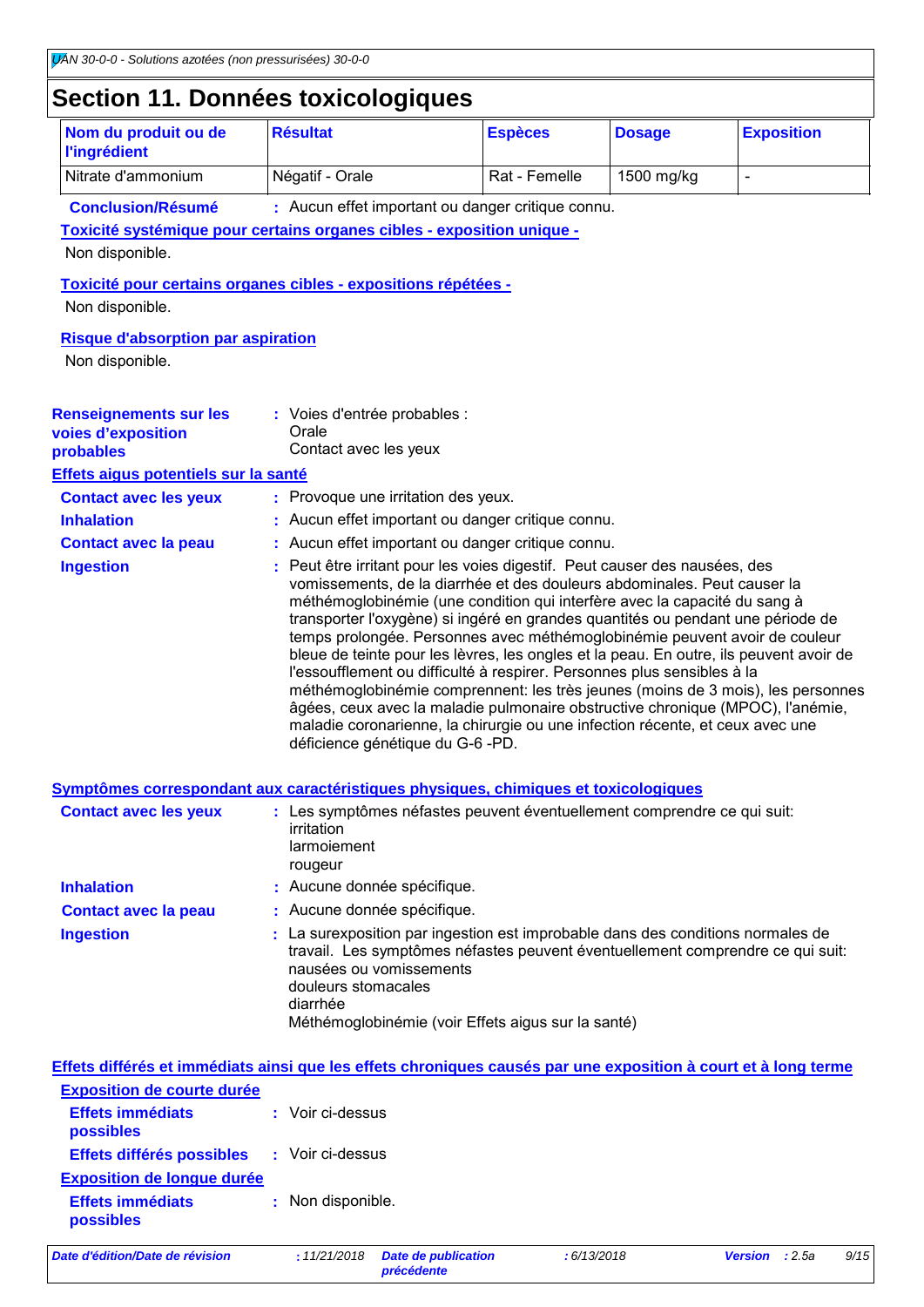## **Section 11. Données toxicologiques**

| Effets différés possibles                 | : Non disponible.                                                            |
|-------------------------------------------|------------------------------------------------------------------------------|
| Effets chroniques potentiels sur la santé |                                                                              |
| <b>Généralités</b>                        | : Aucun effet important ou danger critique connu.                            |
| <b>Cancérogénicité</b>                    | : Potentiel de formation de nitrosamines en cas d'ingestion. Ne pas ingérer. |
| <b>Mutagénicité</b>                       | : Aucun effet important ou danger critique connu.                            |
| <b>Tératogénicité</b>                     | : Aucun effet important ou danger critique connu.                            |
| <b>Effets sur le</b><br>développement     | : Aucun effet important ou danger critique connu.                            |
| Effets sur la fertilité                   | : Aucun effet important ou danger critique connu.                            |

## **Section 12. Données écologiques**

| <b>Toxicité</b>                             |                                                                                     |                                               |                   |
|---------------------------------------------|-------------------------------------------------------------------------------------|-----------------------------------------------|-------------------|
| Nom du produit ou de<br><b>l'ingrédient</b> | <b>Résultat</b>                                                                     | <b>Espèces</b>                                | <b>Exposition</b> |
| <b>Solution Nitrate</b><br>d'Ammonium-Urée  | NOEC >1700 mg/l Eau de mer                                                          | Algues                                        | 10 jours          |
|                                             | Aiguë CE50 490 mg/l Eau douce                                                       | Daphnie                                       | 48 heures         |
|                                             | Aiguë CL50 447 mg/l Eau douce                                                       | Poisson                                       | 48 heures         |
| Nitrate d'ammonium                          | Chronique NOEC 6 à 12 mg/l Eau<br>douce                                             | Crustacés - Cladocera                         | 21 jours          |
| Urée                                        | Aiguë CE50 3910000 µg/l Eau douce                                                   | Daphnie - Daphnia magna -<br><b>Néonate</b>   | 48 heures         |
|                                             | Aiquë CL50 1000 mg/l Eau de mer                                                     | Crustacés - Chaetogammarus<br>marinus - Jeune | 48 heures         |
|                                             | Aiguë CL50 5000 µg/l Eau douce                                                      | Poisson - Colisa fasciata -<br>Estivaux       | 96 heures         |
|                                             | Chronique NOEC 2 g/L Eau douce                                                      | Poisson - Heteropneustes<br>fossilis          | 30 jours          |
| <b>Conclusion/Résumé</b>                    | : Toxicité presque nulle pour les organismes aquatiques. Très faible toxicité aiguë |                                               |                   |

pour les poissons.

#### **Persistance et dégradation**

| <b>Conclusion/Résumé</b>                    | : Selon les critères de la CEE : Facilement biodégradable |                  |                         |  |  |
|---------------------------------------------|-----------------------------------------------------------|------------------|-------------------------|--|--|
| Nom du produit ou de<br><b>l'ingrédient</b> | Demi-vie aquatique                                        | <b>Photolyse</b> | <b>Biodégradabilité</b> |  |  |
| <b>Solution Nitrate</b><br>d'Ammonium-Urée  |                                                           |                  | <b>Facilement</b>       |  |  |

#### **Potentiel de bioaccumulation**

| Nom du produit ou de<br><b>l'ingrédient</b> | $LogP_{ow}$ | <b>BCF</b> | <b>Potentiel</b> |
|---------------------------------------------|-------------|------------|------------------|
| Urée                                        | $< -1.73$   |            | faible           |
| L'eau                                       | $-1.38$     |            | faible           |

#### **Mobilité dans le sol**

| <b>Coefficient de répartition</b> |  |
|-----------------------------------|--|
| sol/eau (Koc)                     |  |
| <b>Autres effets nocifs</b>       |  |

- **:** Non disponible.
	- Aucun effet important ou danger critique connu.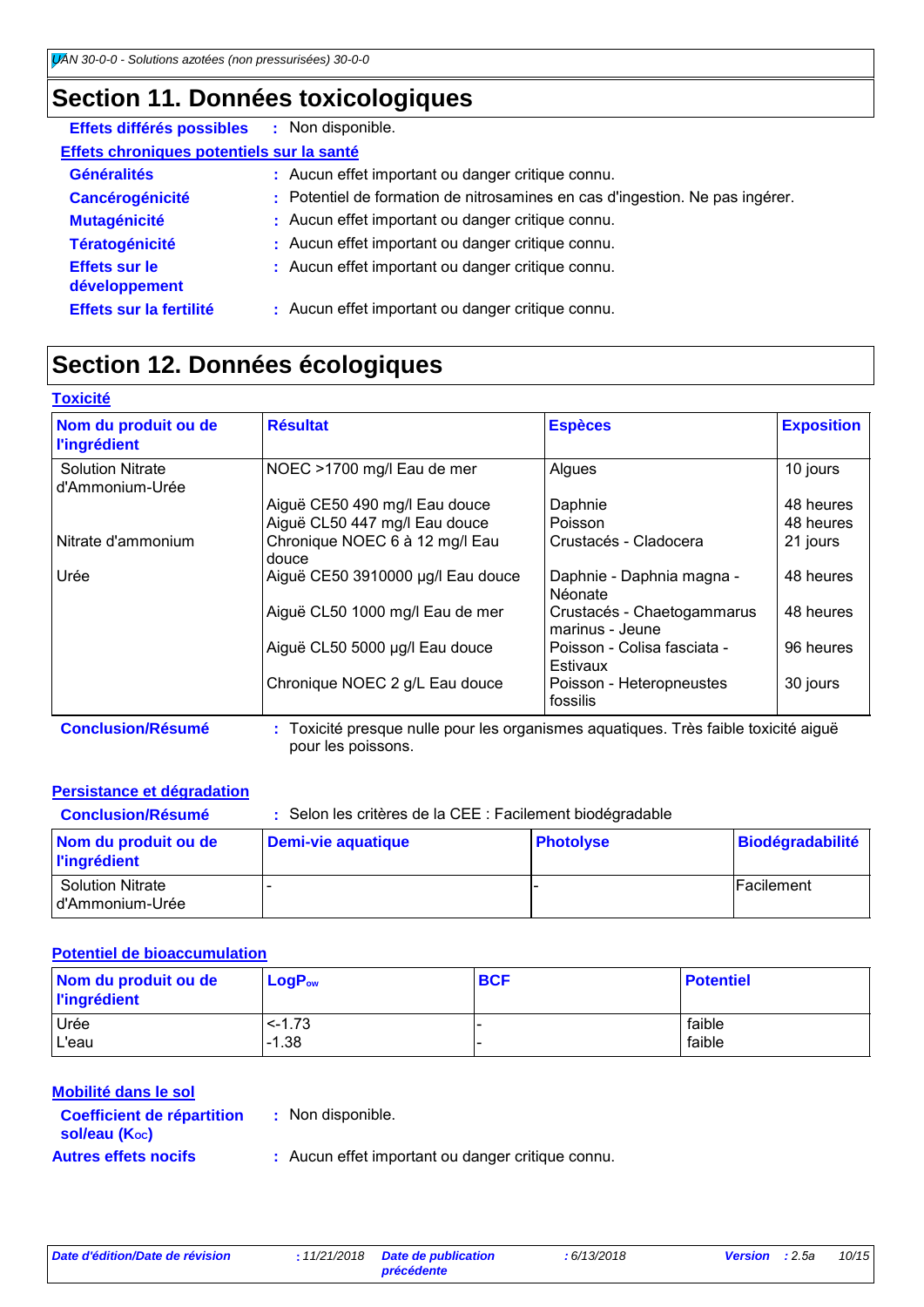### **Section 13. Données sur l'élimination**

Il est important de réduire au minimum, voire d'éviter la génération de déchets chaque fois que possible. La mise au rebut de ce produit, des solutions et de tous les co-produits doit obéir en permanence aux dispositions de la législation sur la protection de l'environnement et l'élimination des déchets et demeurer conforme aux exigences des pouvoirs publics locaux. Éliminer le surplus et les produits non recyclables par l'intermédiaire d'une entreprise spécialisée autorisée. Ne pas rejeter les déchets non traités dans les égouts, à moins que ce soit en conformité avec les exigences de toutes les autorités compétentes. L'emballage des déchets doit être recyclé. L'incinération ou l'enfouissement sanitaire ne doivent être considérés que lorsque le recyclage n'est pas possible. Ne se débarrasser de ce produit et de son récipient qu'en prenant toutes précautions d'usage. Il faut prendre des précautions lors de la manipulation de contenants vides qui n'ont pas été nettoyés ou rincés. Les conteneurs vides ou les doublures peuvent retenir des résidus de produit. Évitez la dispersion des matériaux déversés, ainsi que leur écoulement et tout contact avec le sol, les voies navigables, les drains et les égouts. **Méthodes d'élimination :**

### **Section 14. Informations relatives au transport**

|                                                                     | <b>Classification</b><br>pour le TMD | <b>Classification</b><br>pour le DOT | <b>Classement</b><br>mexicain | <b>IMDG</b>     | <b>IATA</b>              |
|---------------------------------------------------------------------|--------------------------------------|--------------------------------------|-------------------------------|-----------------|--------------------------|
| <b>Numéro ONU</b>                                                   | Non réglementé.                      | Non réglementé.                      | <b>Non</b><br>réglementé.     | Non réglementé. | Non réglementé.          |
| <b>Désignation</b><br>officielle de<br>transport de<br><b>I'ONU</b> |                                      |                                      |                               |                 |                          |
| <b>Classe de</b><br>danger relative<br>au transport                 |                                      |                                      | ٠                             |                 | $\overline{\phantom{0}}$ |
| <b>Groupe</b><br>d'emballage                                        |                                      |                                      |                               |                 |                          |
| <b>Dangers</b><br>environnementaux                                  | Non.                                 | Non.                                 | Non.                          | Non.            | Non.                     |
| <b>Autres</b><br><b>informations</b>                                |                                      |                                      |                               |                 |                          |

**Protections spéciales pour l'utilisateur**

- **Transport avec les utilisateurs locaux :** toujours transporter dans des **:** conditionnements qui sont corrects et sécurisés. S'assurer que les personnes transportant le produit connaissent les mesures à prendre en cas d'accident ou de déversement accidentel.
- **Transport en vrac aux termes de l'annexe II de la Convention MARPOL et du Recueil IBC**

### **Section 15. Informations sur la réglementation**

**:** Non disponible.

### **Listes canadiennes**

- **INRP canadien :** Les composants suivants sont répertoriés: Ammoniac (total)
- **Substances toxiques au sens de la LCPE (Loi canadienne sur la protection de l'environnement)**
- **:** Aucun des composants n'est répertorié.

*Date d'édition/Date de révision* **:** *11/21/2018 Date de publication* 

*précédente*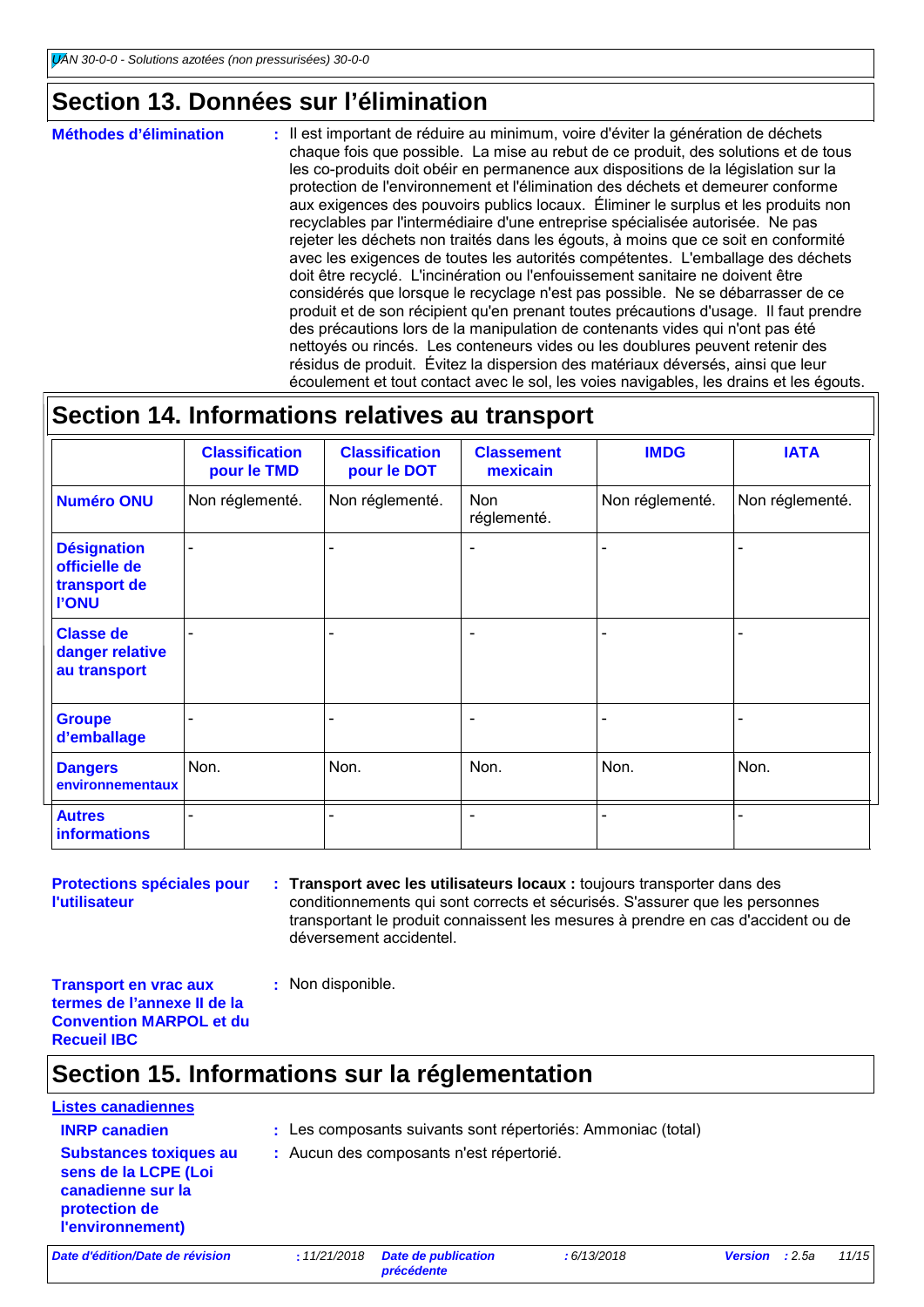# **Section 15. Informations sur la réglementation**

| <b>Inventaire du Canada</b>                                    | : Tous les composants sont répertoriés ou exclus.                                                          |
|----------------------------------------------------------------|------------------------------------------------------------------------------------------------------------|
| <b>Réglementations Internationales</b>                         |                                                                                                            |
|                                                                | Liste des substances chimiques des tableaux I, II et III de la Convention sur les armes chimiques          |
| Non inscrit.                                                   |                                                                                                            |
| Protocole de Montréal (Annexes A, B, C, E)                     |                                                                                                            |
| Non inscrit.                                                   |                                                                                                            |
|                                                                | <b>Convention de Stockholm relative aux polluants organiques persistants</b>                               |
| Non inscrit.                                                   |                                                                                                            |
|                                                                | Convention de Rotterdam sur le consentement préalable donné en connaissance de cause (PIC)                 |
| Non inscrit.                                                   |                                                                                                            |
|                                                                | Protocole d'Aarhus de la CEE-ONU relatif aux POP et aux métaux lourds                                      |
| Non inscrit.                                                   |                                                                                                            |
| Liste des stocks                                               |                                                                                                            |
| <b>Australie</b>                                               | Tous les composants sont répertoriés ou exclus.<br>÷.                                                      |
| <b>Chine</b>                                                   | Tous les composants sont répertoriés ou exclus.                                                            |
| <b>Europe</b>                                                  | Tous les composants sont répertoriés ou exclus.                                                            |
| <b>Japon</b>                                                   | Tous les composants sont répertoriés ou exclus.                                                            |
| <b>Malaisie</b>                                                | Indéterminé.                                                                                               |
| Nouvelle-Zélande                                               | Tous les composants sont répertoriés ou exclus.                                                            |
| <b>Philippines</b>                                             | Tous les composants sont répertoriés ou exclus.                                                            |
| République de Corée                                            | Tous les composants sont répertoriés ou exclus.                                                            |
| <b>Taïwan</b>                                                  | Tous les composants sont répertoriés ou exclus.                                                            |
| <b>Turquie</b>                                                 | Indéterminé.                                                                                               |
|                                                                |                                                                                                            |
| <b>Réglementations États-</b>                                  |                                                                                                            |
| Unis:                                                          | TSCA 4(a) Règlements définitifs sur les essais: Biuret; urée, produits de réaction<br>avec le formaldéhyde |
|                                                                | TSCA 8(a) CDR Exemption / Exemption partielle: Indéterminé                                                 |
|                                                                | TSCA 8(b) Inventaire actif: Tous les composants sont répertoriés ou exclus.                                |
| <b>Clean Air Act Section 112</b>                               | : Non inscrit                                                                                              |
| (b) Hazardous Air                                              |                                                                                                            |
| <b>Pollutants (HAPs)</b>                                       |                                                                                                            |
| <b>Clean Air Act Section 602</b><br><b>Class I Substances</b>  | : Non inscrit                                                                                              |
| <b>Clean Air Act Section 602</b><br><b>Class II Substances</b> | : Non inscrit                                                                                              |
| <b>DEA List I Chemicals</b><br><b>(Precursor Chemicals)</b>    | : Non inscrit                                                                                              |
| <b>DEA List II Chemicals</b><br><b>(Essential Chemicals)</b>   | : Non inscrit                                                                                              |
|                                                                | <b>SARA 302/304 Composition/information sur les ingrédients</b>                                            |
| <b>SARA 304 RQ</b>                                             | : Non applicable.                                                                                          |
| <b>SARA 311/312</b>                                            |                                                                                                            |
| <b>Classification</b>                                          | : Risque immédiat (aigu) pour la santé                                                                     |
|                                                                | Danger d'intoxication différée (chronique).                                                                |
|                                                                |                                                                                                            |

**Composition/information sur les ingrédients**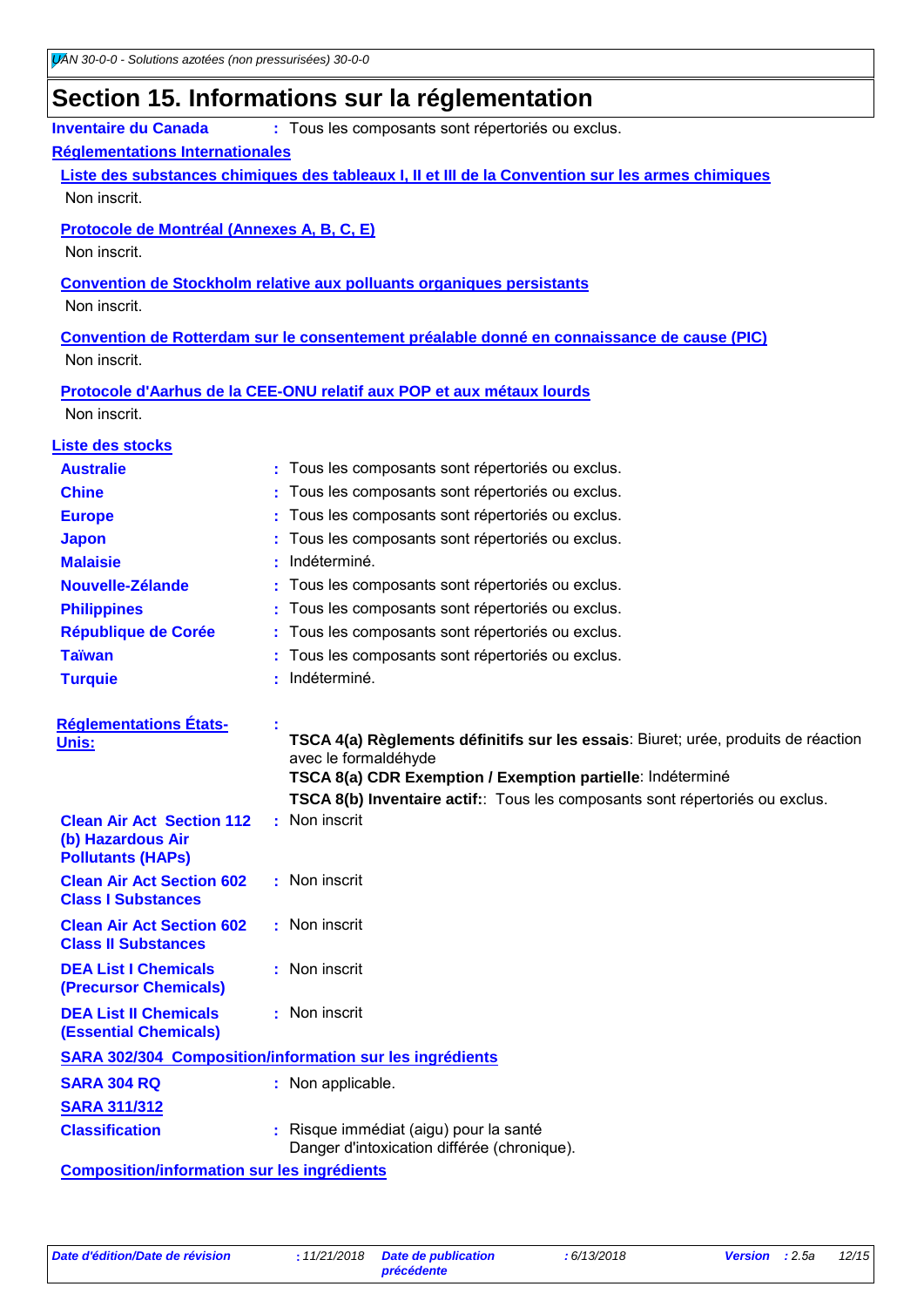### **Section 15. Informations sur la réglementation**

| <b>Nom</b>            | $\frac{9}{6}$ | <b>Risques</b> | <b>Décompression</b><br>d'incendie soudaine | Réactif | <b>Risque</b><br>immédiat<br>(aigu) pour<br>la santé | <b>Danger</b><br>d'intoxication<br>différée<br>(chronique). |
|-----------------------|---------------|----------------|---------------------------------------------|---------|------------------------------------------------------|-------------------------------------------------------------|
| l Nitrate d'ammonium. | $≥25 - 50$    | Non.           | Non.                                        | Non.    | Oui.                                                 | Non.                                                        |

#### **SARA 313**

|                                                       | Nom du produit     | Numéro CAS | $\frac{9}{6}$ |
|-------------------------------------------------------|--------------------|------------|---------------|
| <b>Feuille R - Exigences en</b><br>matière de rapport | Nitrate d'ammonium | 6484-52-2  | -45           |
| <b>Avis du fournisseur</b>                            | Nitrate d'ammonium | 6484-52-2  | 45            |

Il est impératif que les avis SARA 313 ne soient pas détachés de la FDS, et que les copie et redistribution de la FDS incluent les copie et redistribution des avis joints aux copies de la FDS redistribuée par la suite.

#### **Réglementations d'État**

| <b>Massachusetts</b>       | : Les composants suivants sont répertoriés: Nitrate d'ammonium                                    |
|----------------------------|---------------------------------------------------------------------------------------------------|
| <b>New York</b>            | : Aucun des composants n'est répertorié.                                                          |
| <b>New Jersey</b>          | : Les composants suivants sont répertoriés: Nitrate d'ammonium; Acide nitrique sel<br>d'ammonium. |
| <b>Pennsylvanie</b>        | : Les composants suivants sont répertoriés: Acide nitrique sel d'ammonium.                        |
| <b>Californie prop. 65</b> | : Non inscrit.                                                                                    |

### **Section 16. Autres informations**

#### **Historique**

| Date d'édition/Date de<br>révision | : 11/21/2018   |
|------------------------------------|----------------|
| Date de publication<br>précédente  | : 6/13/2018    |
| <b>Version</b>                     | : 2.5a         |
|                                    | $\blacksquare$ |

**Indique quels renseignements ont été modifiés depuis la version précédente.**

| Légende des abréviations | $:$ ETA = Estimation de la toxicité aiguë                                                        |
|--------------------------|--------------------------------------------------------------------------------------------------|
|                          | FBC = Facteur de bioconcentration                                                                |
|                          | SGH = Système Général Harmonisé de classification et d'étiquetage des produits<br>chimiques      |
|                          | IATA = Association international du transport aérien                                             |
|                          | CVI = conteneurs en vrac intermédiaires                                                          |
|                          | code IMDG = code maritime international des marchandises dangereuses                             |
|                          | LogKoe = coefficient de partage octanol/eau                                                      |
|                          | MARPOL = Convention internationale pour la prévention de la pollution par les                    |
|                          | navires de 1973, telle que modifiée par le Protocole de 1978. ("MARPOL" = pollution<br>maritime) |
|                          | NU = Nations Unies                                                                               |
|                          | RPD = Règlement sur les produits dangereux                                                       |

#### **Procédure utilisée pour préparer la classification**

| <b>Classification</b>                     | <b>Justification</b> |
|-------------------------------------------|----------------------|
| <b>IRRITATION OCULAIRE - Catégorie 2B</b> | Force probante       |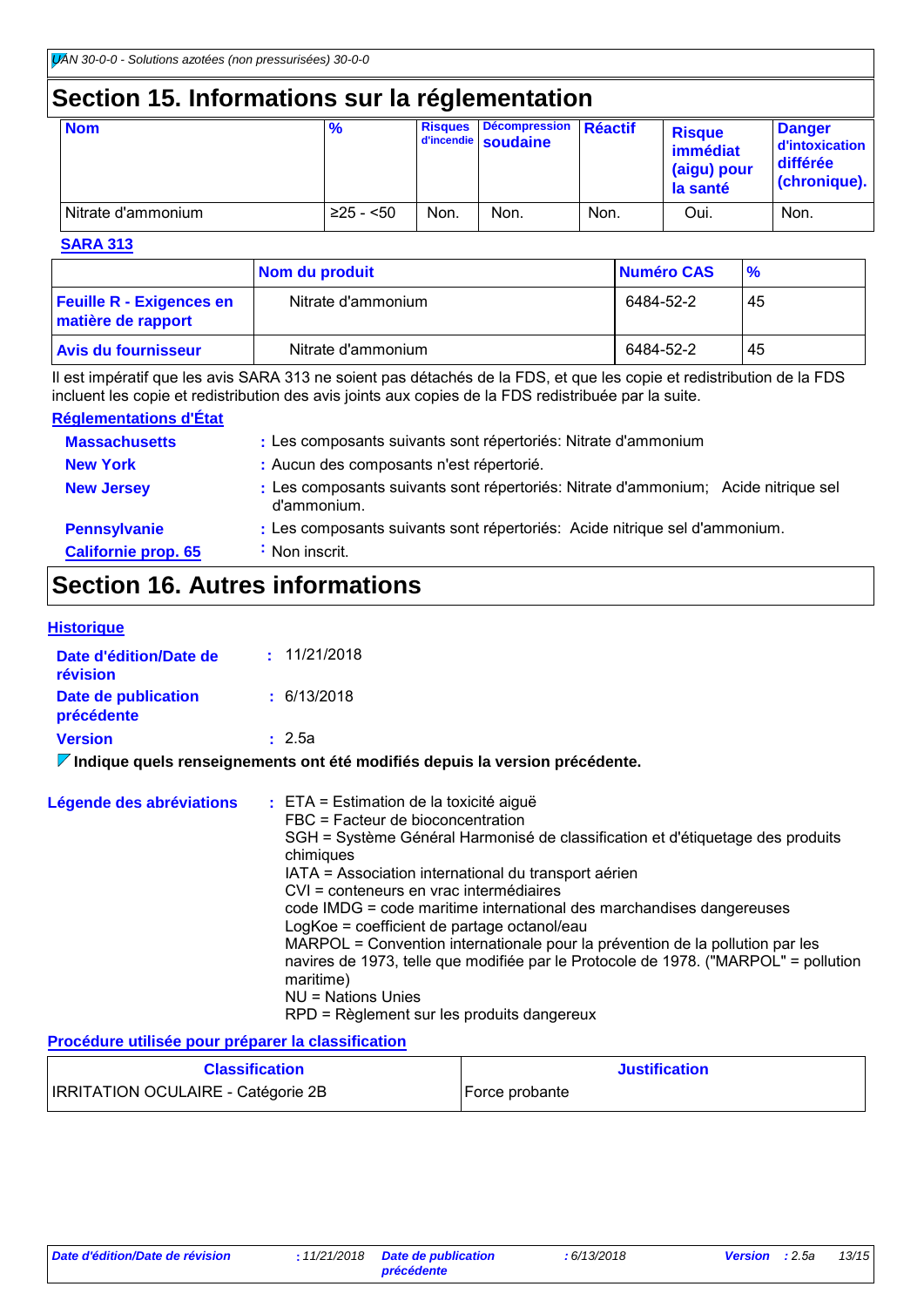### **Section 16. Autres informations**

| <b>Références</b>      | Règlement sur le transport des marchandises dangereuses, édition courante au                                               |
|------------------------|----------------------------------------------------------------------------------------------------------------------------|
|                        | moment de la préparation du F.S., Transports Canada;                                                                       |
|                        | Loi sur les produits dangereux et du Règlement, la révision courante au moment de<br>la préparation du F.S., Santé Canada; |
|                        | Loi canadienne sur la protection de l'environnement (1999) et du Règlement sur les                                         |
|                        | renseignements concernant les substances nouvelles, La Liste Intérieure des                                                |
|                        | Substances, la révision courante au moment de la préparation du F.S.,                                                      |
|                        | Environnement Canada;                                                                                                      |
|                        | 29 CFR Part 1910, la révision courante au moment de la préparation du F.S.,                                                |
|                        | Administration de la Sécurité et de la Santé au Travail;                                                                   |
|                        | 40 CFR Parties 1 à 799, la révision courante au moment de la préparation du F.S.,                                          |
|                        | Agence de Protection de l'Environnement des États Unis;                                                                    |
|                        | 49 CFR Parties 1 à 199, la révision courante au moment de la préparation du F.S.,                                          |
|                        | Département des Transport des États Unis;                                                                                  |
|                        | Norme officielle mexicaine NOM-018-STPS-2015, Système harmonisé pour                                                       |
|                        | l'identification et la communication des dangers et des risques par des produits                                           |
|                        | chimiques dangereux en milieu de travail;                                                                                  |
|                        | Norme officielle mexicaine NOM-010-STPS-2014, Agents chimiques contaminants                                                |
|                        | du milieu de travail - Reconnaissance, évaluation et contrôle                                                              |
|                        | Norme officielle mexicaine NOM-002-SCT / 2011 Norme Officielle Mexicaine, Liste                                            |
|                        | des plus couramment transportés substances et matières dangereuses;                                                        |
|                        | Des valeurs limites d'exposition (TLV) de la Conférence américaine des hygiénistes                                         |
|                        | industriels gouvernementaux (ACGIH), édition courante à la moment de la                                                    |
|                        | préparation du F.S.;                                                                                                       |
|                        | NFPA 400, Association nationale de protection contre l'incendie, édition courante à                                        |
|                        | la moment de la préparation du F.S;                                                                                        |
|                        | NFPA 704, Association nationale de protection contre l'incendie, édition courante à                                        |
|                        | la moment de la préparation du F.S.;                                                                                       |
|                        | Enquête données corrosion, sixième édition, 1985, Association nationale des                                                |
|                        | ingénieurs de corrosion;                                                                                                   |
|                        | ERG 2016, Guide des Mesures D'urgence, Département des Transport des États                                                 |
|                        | Unis, Transport Canada, et le Secrétariat des Transports et des Communications                                             |
|                        | du Mexique<br>Banque de données sur les Substances Dangereuses, la révision courante au                                    |
|                        | moment de la préparation du F.S, Bibliothèque nationale de médecine, Bethesda,                                             |
|                        | Maryland                                                                                                                   |
|                        | Système Intégré d'Information sur les Risques, la révision courante au moment de                                           |
|                        | la préparation du F.S, Agence de Protection de l'Environnement des États Unis,                                             |
|                        | Washington, DC                                                                                                             |
|                        | Guide de Poche de Dangers des Produits Chimiques, la révision courante au                                                  |
|                        | moment de la preparation du F.S., Institut National pour la Sécurité et la Santé,                                          |
|                        | Cincinnati, Ohio;                                                                                                          |
|                        | Banque de données, l'Agence pour les substances toxiques et les maladies, la                                               |
|                        | révision courante au moment de la préparation du F.S., Département de la santé et                                          |
|                        | des services sociaux des États Unis, Atlanta, Géorgie                                                                      |
|                        | Programme national de toxicologie, Rapport sur les cancérogènes, Division de                                               |
|                        | l'Institut national des sciences de la santé de l'environnement, Research Triangle                                         |
|                        | Park, Caroline du Nord.                                                                                                    |
|                        | RTECS. Institut national pour la sécurité et la santé, Cincinnati, Ohio                                                    |
|                        | Code des règlements de la Californie, Titre 27, Div 4, Chapitre 1, Proposition 65, 30                                      |
|                        | août 2018 revu et mises à jour actuelles                                                                                   |
|                        | Produit Toxicologie Résultats de l'évaluation, l'Institut d'engrais, Washington, DC,<br>2003                               |
|                        |                                                                                                                            |
| <b>Avis au lecteur</b> |                                                                                                                            |
|                        |                                                                                                                            |

#### **AVERTISSEMENT ET LIMITATION DE RESPONSABILITE**

**Les informations et recommandations contenues dans cette fiche signaletique («SDS») ne concernent que les matières spécifiques visées dans les présentes (le «matériel») et ne concernent pas l'utilisation de ces matériaux en combinaison avec tout autre matériel ou processus. Les informations et recommandations contenues dans ce document sont considérées comme exactes et à jour à compter de la date de la présente fiche signalétique. Toutefois, les informations et recommandations sont présentées sans garantie, représentation OU DE LICENCE D'AUCUNE SORTE, EXPLICITE OU IMPLICITE, EN CE QUI CONCERNE à leur**